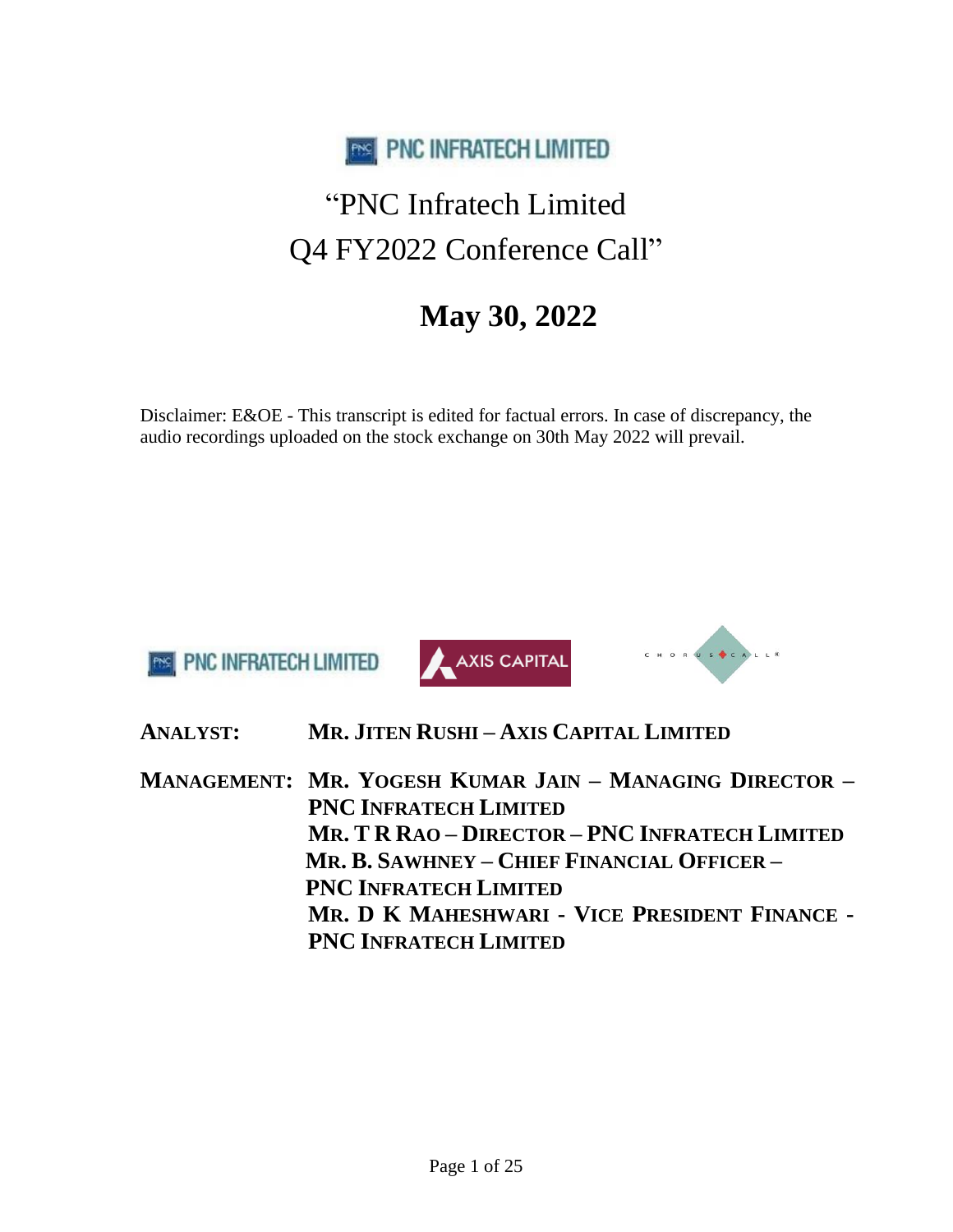

- **Moderator:** Ladies and gentlemen, good day and welcome to the PNC Infratech Limited Q4 FY2022 Results Conference Call hosted by Axis Capital Limited. As a reminder, all participant lines will be in the listen-only mode and there will be an opportunity for you to ask questions after the presentation concludes. Should you need assistance during the conference call, please signal an operator by pressing "\*" then "0" on your touchtone telephone. Please note this conference is being recorded. I now hand the conference over to Mr. Jiten Rushi from Axis Capital Limited. Thank you and over to you Sir!
- **Jiten Rushi:** Thank you Faizan. Good on behalf of Axis Capital I welcome everyone to PNC Infratech Limited Q4 FY2022 earnings conference call. From the management side we have with us Mr. Yogesh Kumar Jain - Managing Director, Mr. B Sawhney – Chief Financial Officer and Mr. D.K. Maheshwari Vice President Finance. We also have investor relations team of SGA on the call. To begin with, we will have opening remarks from the management followed by Q&A session. Thank you and over to you Sir!
- **Yogesh Kumar Jain:** Good afternoon everyone and a very warm welcome to all of you present on the call to discuss our financial results of 4<sup>th</sup> Quarter of FY22 and FY'22.

Today along with me, I have Mr. T.R. Rao, Director (Infra), Dr. Bhupinder Sawhney, Chief Financial Officer and Mr. D. K. Maheshwari, Vice President (Finance) and Strategic Growth Advisors - our Investor Relations Advisors.

First, I will share my thoughts on a few sectoral highlights which will be followed by financial and operational highlights of the Company.

Pace of project awarding activity in the country significantly picked-up during March 2022.

During March 22, MoRTH, NHAI and NHIDCL combinedly awarded a little over 5100 kilometers of new highway projects, located across the country.

Total length of highway and expressway projects awarded during FY 22 stood at over 12,700 kilometers, which is approximately 22% increase over FY 21.

Though awarding activity in NHAI remained subdued till February 2022, picked-up the pace in March 2022.

NHAI awarded 6300 kilometer aggregate length of new highway & expressway projects in FY22, as against 4818 kilometer projects awarded in FY 21.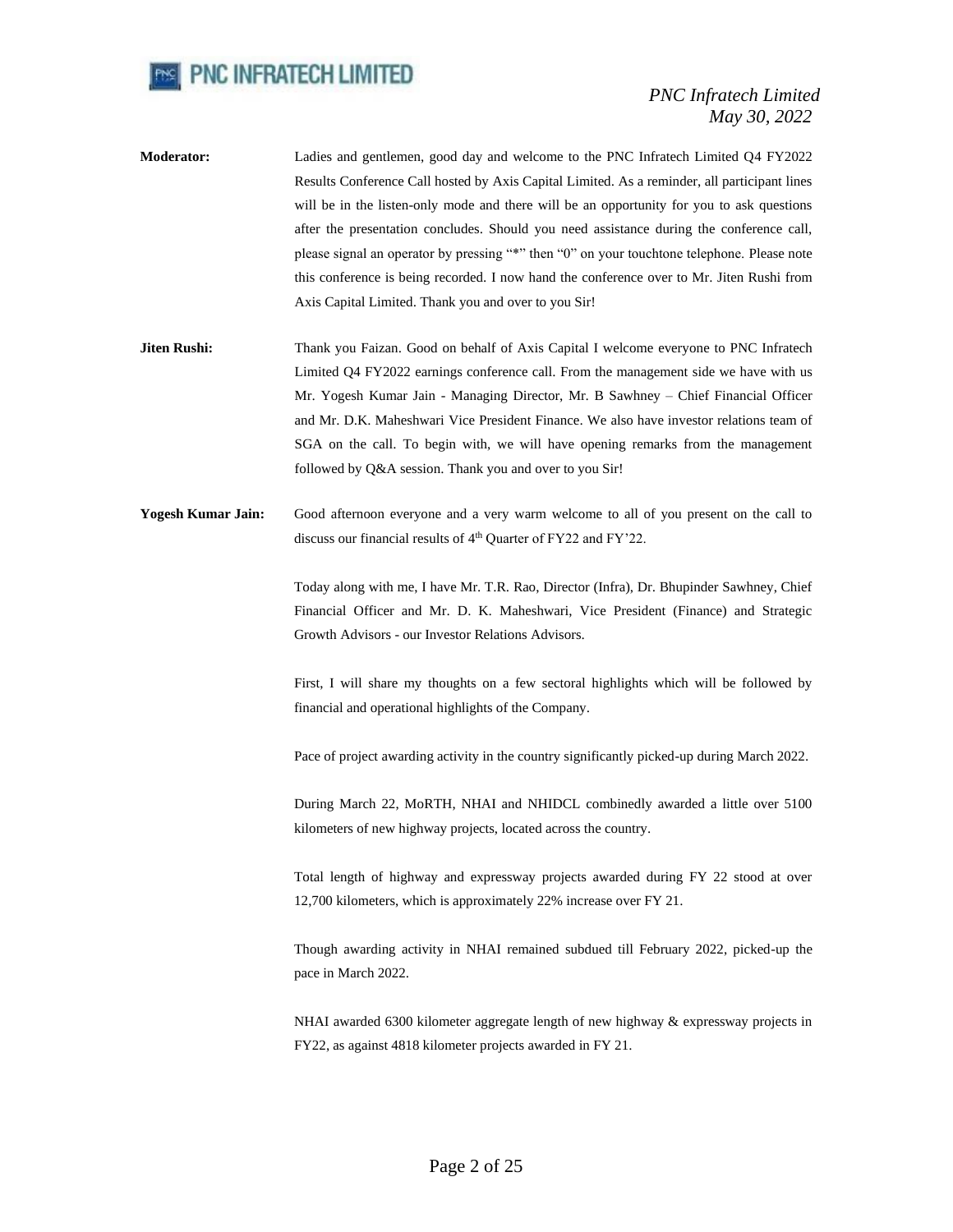

While there has been a surge in the awarding activity, development and construction activities were affected due to relentless challenges faced in execution by development and construction companies.

In the beginning of FY 22, both supply chains and execution disrupted by more severe second wave of Covid-19. The year also witnessed active and prolonged monsoons across the country.

The challenges faced by the industry during the year included shortage of labor, sharp increase in prices of raw materials including steel, cement, petroleum and other products.

The above challenges not only slowed down the progress of construction but also impacted the margins of companies, without any exception.

As a result, pace of highway construction fell to 10,457 kilometers in FY22 as against 13,327 kilometer constructed in FY21.

In case of toll projects, collections thru' FASTag grew sharply by about 67% on year-onyear basis to reach over Rs 38,000 crore in FY22.

On national highways, FASTag penetration is now at 96.5% with 964 toll plazas live on FASTag, which is very encouraging scenario.

#### **Now coming to the key updates and highlights of the company**

Our company received robust order inflow during the fourth quarter of FY 22.

Company was declared as L1 bidder in 7 HAM projects in March 2022 and LOAs for all the 7 projects received by Company with an aggregate bid project cost of Rs. 8446 crores.

In addition to the Q4 order inflow, company also received an user fee collection mandate of Eastern Peripheral Expressway for one year from NHAI, for a contract value of Rs. 369.0 crore.

In January 2022, company in joint venture, received LOAs for Design, Construction, Commissioning and O&M of 3 Rural Drinking Water Supply Projects in the districts of Aligarh, Badaun and Barabanki comprising 2337 villages in total, for an aggregate value of Rs. 2337.0 crore.

Company's share in the JV is 90%.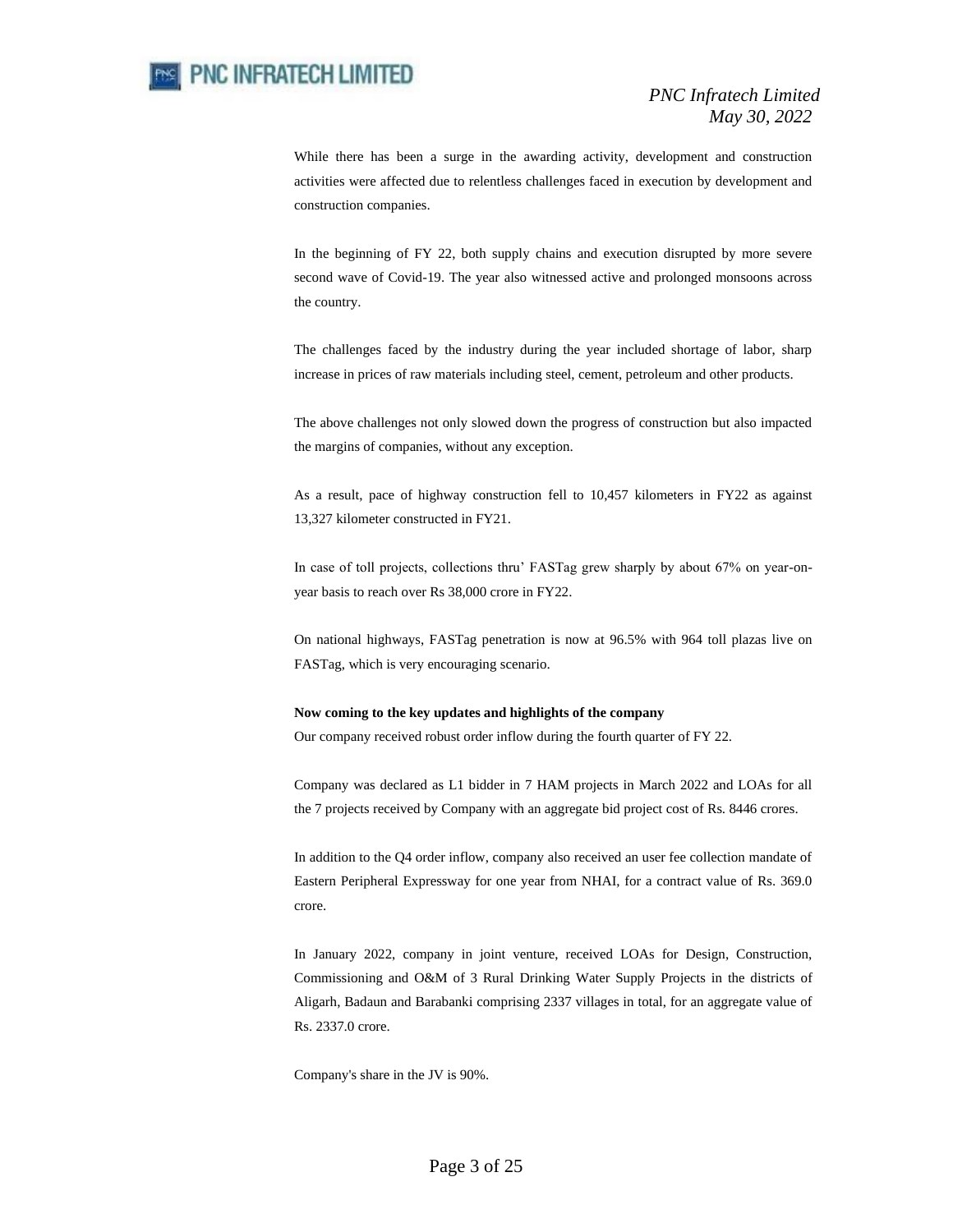On execution front - company completed 4 HAM projects and 6 EPC projects during FY 22 and received PCODs/CODs for the same.

The Completed HAM projects include Aligarh-Kanpur four laning package II, Jhansi-Khajuraho four laning packages 1 & 2 and Chitradurga - Davangere six 6 laning.

The completed EPC projects include Varanasi-Gorakhpur four laning, Purvanchal Expressway Package 5 & 6, Nagina Kashipur four laning, Nagpur Mumbai Expressway package 4 and widening & strengthening of Lakhimpur-Dundhwa National Park stretch of a state highway, in UP.

Both Purvanchal Expressway Packages completed ahead of the respective scheduled completion dates.

In March 22, company received Rs. 82.68 Crore bonus for Purvanchal Expressway, Package-5 towards 132 days early completion, and in April 22 company received Rs37.02 crore bonus for Purvanchal Expressway Package-6 towards 97 days early completion.

Given the substantial order book of water projects, while Company wants to consolidate its position in the water sector, Company's focus area will remain the highway and expressway space.

However, Company will pursue guarded diversification in the project development business to continue the growth momentum without assuming the concentration risk.

At present, the company has a total of 25 projects in PPP format, comprising BOT-Toll, BOT Annuity, OMT and HAM assets.

Out of these 25 projects, we have 18 HAM projects with a total Bid Projects Cost of Rs. 24,590 crores.

Out of 18 HAM projects, we have achieved COD/PCOD of 5 projects, 6 are under construction and 7 projects recently awarded.

In terms of equity investments, the total requirement for all these 18 HAM projects including recently awarded 7 HAM projects is approximately Rs. 2,390 crores; out of which we have already invested Rs. 915 crores till March 2022.

The balance equity of Rs.1,475 Crore will be invested over the next 2-3 years, for which internal accruals that would be generated over the next 2-3 years should be sufficient.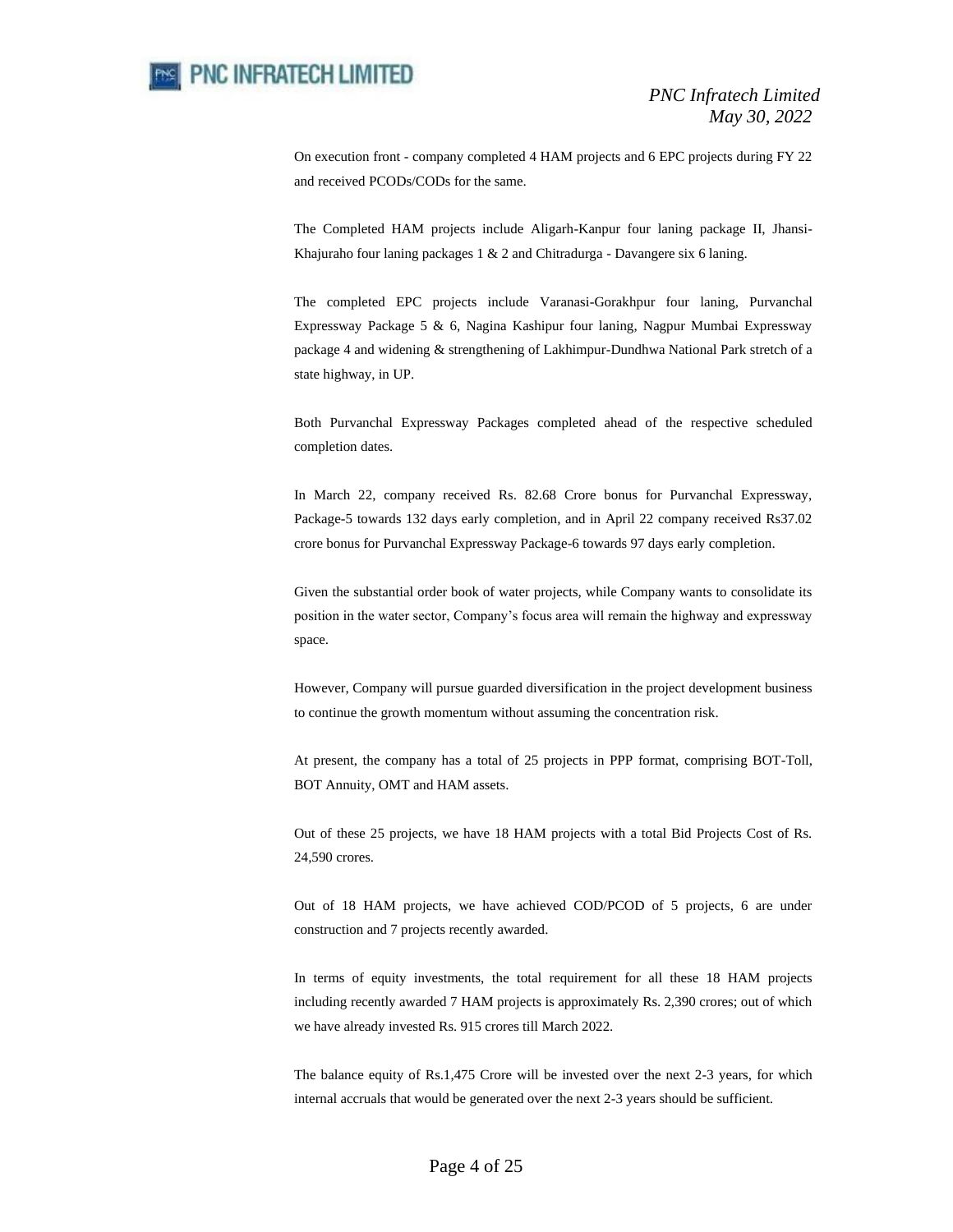

#### **Now moving on to our order book.**

As mentioned earlier, the company received decent order inflow in FY22 total amounting to Rs. 11,152 crore.

Our unexecuted order book on 31<sup>st</sup> March 2022 was Rs.14,663 crores.

By including all the HAM projects for which we have been declared as L-1, our order-book would be over Rs.21,000 crores, that gives robust revenue visibility for the company over next 2-3 years.

Out of the total order-book the Roads & Highway Projects contribute around 65% and Water & Irrigation projects contribute around 35%.

#### **Update on Ghaziabad Aligarh Project divestment**

Company concluded the divestment process of Ghaziabad Aligarh Project on 26<sup>th</sup> May 2022 and the asset handed over to Cube Highways.

Company received Rs. 274.85 crores from the sale, while total transaction closed at an enterprise value of Rs.1,370 crores, that incldued senior debt to the lenders.

In Q3 of FY22 financials, Company already provided for an impairment of Rs. 39.39 crores and since the deal is closed now, Company further provided for an impairment of Rs. 90.33 crores during Q4 of FY22 in Standalone financials and Rs. 127.91 crores in the consolidated financials.

It may be noted that no more provision is required to be provided for by the Company in this regard.

### **Now I would present the standalone quarterly results of FY'22 and Annual performance of FY'22.**

The results for the quarter and full year ended are not objectively comparable with the corresponding periods of last year as during the Q4 FY22 the company received an early completion bonus of Rs. 82.68 crores and has also provided an impairment of Rs. 90.33 crores towards sale of Ghaziabad Aligarh project, to allaling to an impairment of RS. 129.72 CRORES IN FY22.

Revenue of 4TH quarter of FY22 is Rs.1,917 crore which is higher by 17% as compared to Rs.1,644 crore in 4TH quarter of FY21.

EBITDA for the 4TH quarter of FY'22 is Rs.225 crore and EBITDA margin is 11.7%.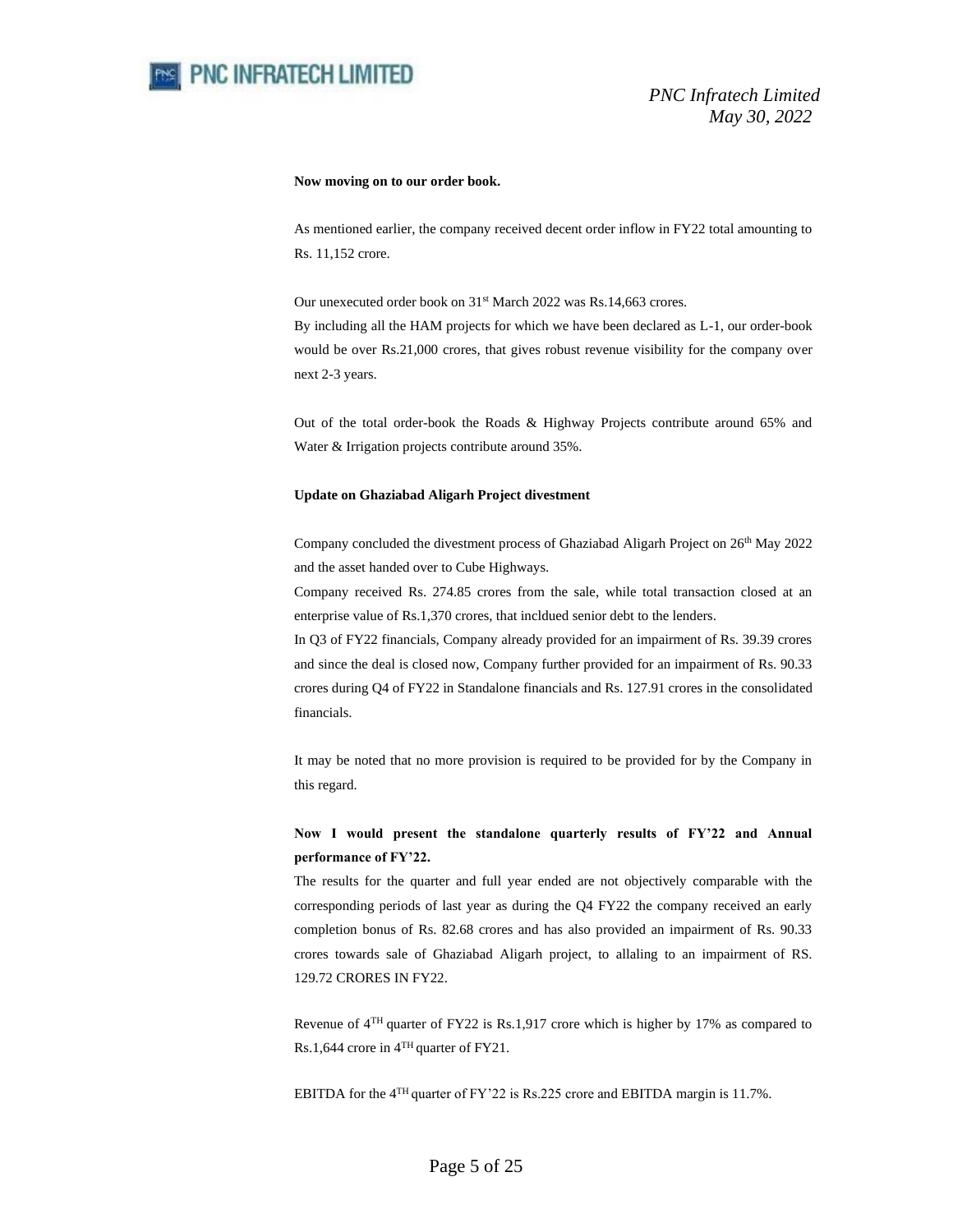

Profit for the  $4<sup>TH</sup>$  quarter of FY22 is Rs.135 crore as compared to Rs. 129 crore in the  $4<sup>TH</sup>$ quarter of FY21, with a growth of 6% on YOY basis.

#### **Annual**

Revenue of FY22 is RS. 6,305 crore which is higher by 28% as compared to Rs. 4,925 crore of FY21.

EBITDA for FY22 is Rs. 787 crore which is higher by 16% as compared to Rs. 677 crore in FY21. The EBITDA margin for FY22 is 12.5%.

Profit for FY22 is RS. 445 crore as compared to Rs.362 crore in FY21, a growth of 23% on YOY basis.

## **I'll now take you through Consolidated Financials for the 4th Quarter of FY'22 and Annual performance of FY'22.**

On a consolidated basis the impairment on account of divestment of Ghaziabad Aligarh project is Rs. 127.91 crores in Q4 OF FY22 and Rs.167.30 for FY22

Consolidated revenue of Q4 of FY22 is Rs.2,226 crore as compared to Rs. 1,864 crores in Q4 FY21, registering a growth of 19%.

Consolidated EBITDA for the 4TH quarter of FY22 is Rs. 480 crore which is higher by 14% as compared to Rs. 420 crore for the  $4<sup>TH</sup>$  quarter of the corresponding quarter last year. The EBITDA margin for Q4 FY22 is 22%.

Consolidated PAT for Q4 of FY22 is Rs.247 crore as compared to Rs. 150 crore in Q4 FY21, with a growth of 67%.

#### **Annual**

Consolidated revenue of FY22 is Rs.7,208 crore as compared to Rs. 5,788 crores in FY21, registering a growth of 25%.

Consolidated EBITDA for FY22 is Rs.1,534 crore which higher by 8% as compared to Rs. 1,422 crore for the corresponding period last year. The EBITDA margin for FY22 IS 21.3%.

Consolidated PAT for FY22 is Rs. 580 crore as compared to Rs. 497 crore in FY21, with a growth of 17%.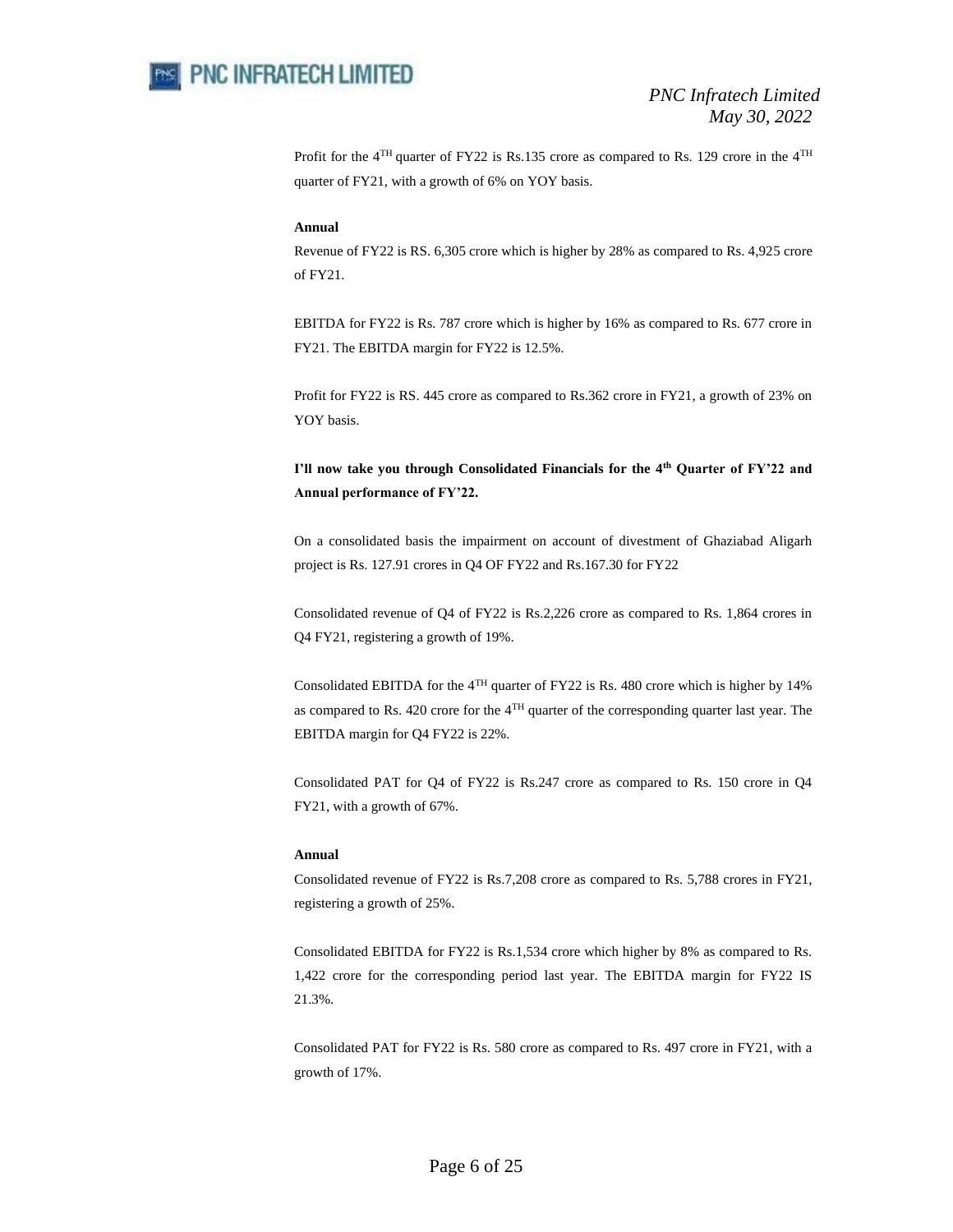

#### **ON THE STANDALONE BALANCE SHEET SIDE,**

Our net worth on standalone basis is Rs. 3,340 crores as on  $31<sup>ST</sup>$  March 2022 whereas total standalone debt is Rs.216 crores, which is only equipment finance debt. This translates to net debt to equity of 0.06 times.

As on 31<sup>ST</sup> March 2022, we did not have any working capital loan. The total cash and bank balance as on 31<sup>ST</sup> March 2022 was Rs. 407 CRORE.

We have a net cash of Rs. 191 crore as on 31<sup>ST</sup> March 2022.

On consolidated basis, our networth is Rs.3,628 crores whereas total debt is Rs. 4,779 crores as on 31ST MARCH 2022. This translates to net debt to equity of 1.32 times.

The total cash & bank balance including current investments is Rs.1,046 CRORE.

With this, we now open the floor for questions-answers.

- **Moderator:** Thank you very much. We will now begin the question-and-answer session. The first question is from the line of Mohit Kumar from DAM Capital. Please go ahead.
- **Mohit Kumar:** Hi good afternoon Sir and congratulations on very good quarter. My first question is how to see FY2023 in terms of revenues and EBITDA margin and you can please explain the softness in the EBITDA margin in the current quarter.
- **Yogesh Kumar Jain:** EBITDA margin should be 13%-13.5% for FY 2023.
- **Mohit Kumar:** Revenue Sir. Revenue guidance.
- **Yogesh Kumar Jain:** It should be a growth of around 15%.
- **Mohit Kumar:** Any colour on the last year EBITDA margin especially last quarter was it affected by the high input inflation and how much was the impact.
- **D K Maheshwari:** As regards to the margin it may impact marginally, however it is now on reducing trend as the steel prices have reduced and we are also having escalation clause in all the projects, in the HAM projects as well in the EPC projects.
- **Mohit Kumar:** Understood Sir. My second question is when do you expect appointed dates for all the seven new HAM projects which you have won and what is the status of land acquisition.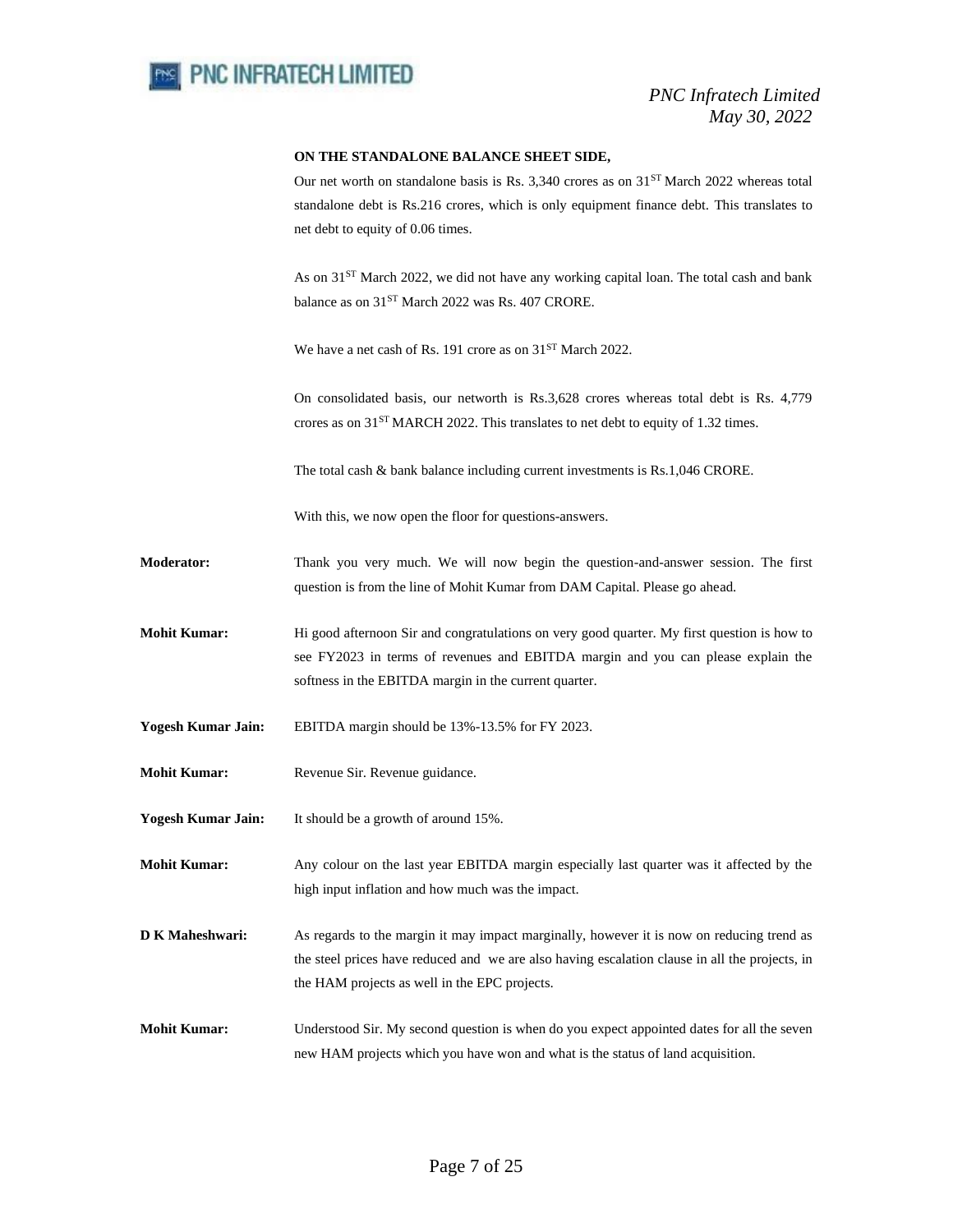

| D K Maheshwari:           | The land status of seven HAM projects awarded recently. In five projects 80% land is clear<br>& are in 3G & 3H stages and remaining two projects 3G yet to be completed.                                                                                                   |
|---------------------------|----------------------------------------------------------------------------------------------------------------------------------------------------------------------------------------------------------------------------------------------------------------------------|
| <b>Mohit Kumar:</b>       | When do you expect appointed dates for all the new projects Sir? When is the appointed<br>date?                                                                                                                                                                            |
| <b>Yogesh Kumar Jain:</b> | We are expecting between November and December.                                                                                                                                                                                                                            |
| <b>Mohit Kumar:</b>       | Understood Sir. Thank you and all the best.                                                                                                                                                                                                                                |
| <b>Moderator:</b>         | Thank you. The next question is from the line of Shravan Shah from Dolat Capital. Please<br>go ahead.                                                                                                                                                                      |
| <b>Shravan Shah:</b>      | Hi Sir. Couple of questions first when we say 15% revenue growth in FY2023 so last time<br>we said Rs.1,500 Crores revenue from UP projects so that remains intact or is there any<br>change.                                                                              |
| <b>Yogesh Kumar Jain:</b> | That remains intact.                                                                                                                                                                                                                                                       |
| <b>Shravan Shah:</b>      | How much are we factoring in revenue from this HAM projects where the appointed date as<br>you said would by third quarter October, December.                                                                                                                              |
| D K Maheshwari:           | In the growth of 15%, we expect Rs. 200 Crore revenue from these 7 HAM projects in<br>FY'23.                                                                                                                                                                               |
| <b>Shravan Shah:</b>      | Okay got it. Sir first the breakup of equity investment and the monetization so you already<br>mentioned that Rs.2,390 odd Crores equity is required and Rs.1,475 Crores is to be invested<br>in two to three years so in FY2023 how much and in FY2024 how much.          |
| D K Maheshwari:           | Out of the outstanding of Rs.1,475 Crores around Rs.410 Crores, we have to infuse in<br>FY2023 and Rs.450 - 500 Crores in FY2024 and Rs.350 - 400 Crores in FY2025.                                                                                                        |
| <b>Shravan Shah:</b>      | Okay got it. And in terms of the monetization where we were expecting last time we said<br>that by end of March we will have a clear idea in terms of 5 HAM and one annuity where<br>we were expecting a monetization so having three odd proposals so any update on that. |
| <b>D K Maheshwari:</b>    | Actually we are discussing with two buyers, valuation is below our expectation because of<br>certain reasons and rate of interest is also not stabilized at this point of time so we will take<br>the decision in FY2023 on this.                                          |
| <b>Shravan Shah:</b>      | But do we think that by end of FY2023 we get the cash from this monetization.                                                                                                                                                                                              |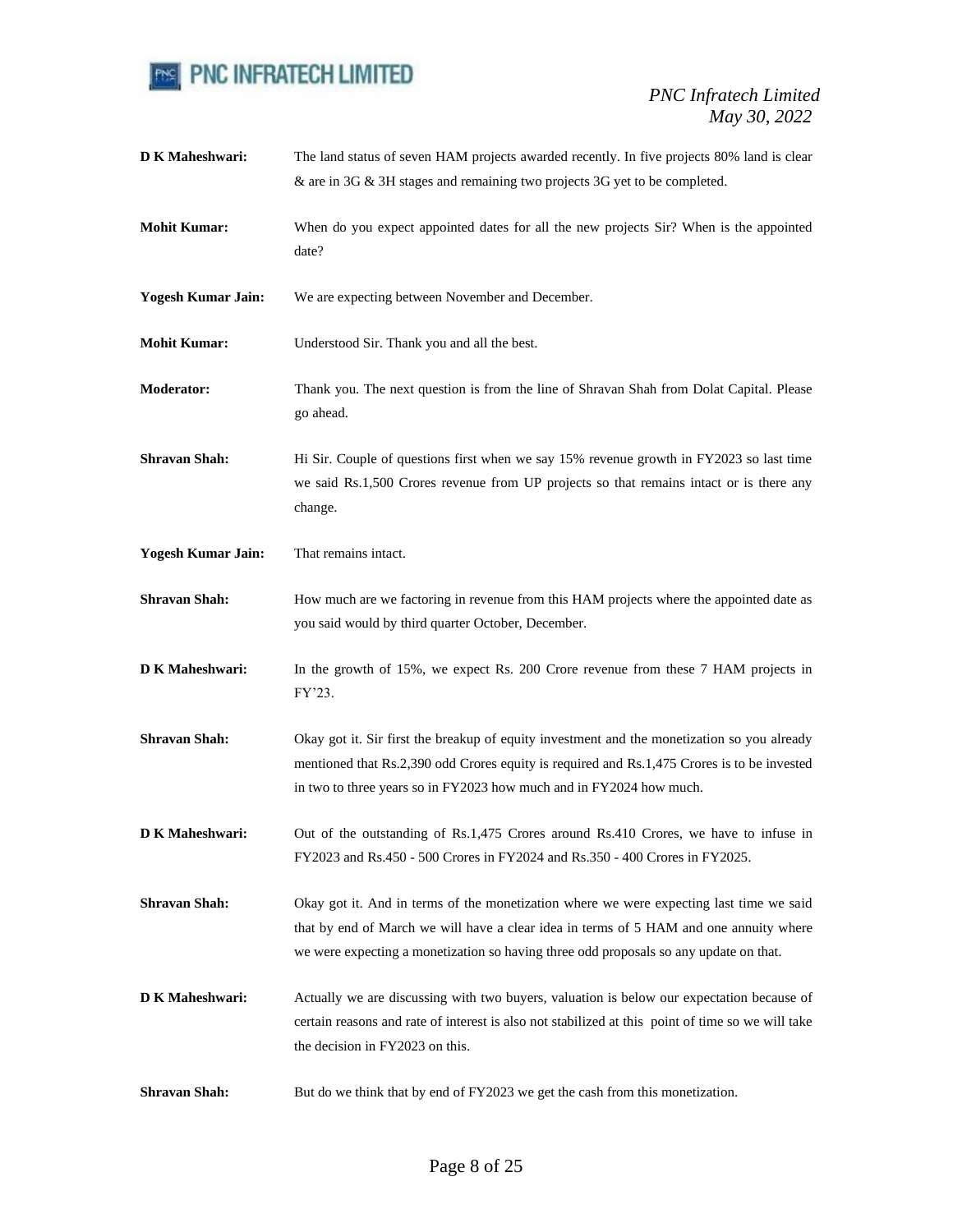

| <b>D K Maheshwari:</b> | We are expecting.                                                                                                                                                                                                                                                        |
|------------------------|--------------------------------------------------------------------------------------------------------------------------------------------------------------------------------------------------------------------------------------------------------------------------|
| <b>Shravan Shah:</b>   | But the 5 HAM and 1 annuity that remains the same or is there any inclusion of the more<br>projects in that.                                                                                                                                                             |
| <b>D K Maheshwari:</b> | No.                                                                                                                                                                                                                                                                      |
| <b>Shravan Shah:</b>   | Sir I need couple of data points particularly in the order book for the remaining projects<br>which are not there in the presentation so I will name the projects and if you can tell me the<br>outstanding order book, so Nagina Kashipur it would be zero as on March. |
| <b>D K Maheshwari:</b> | Almost Negligible.                                                                                                                                                                                                                                                       |
| <b>Shravan Shah:</b>   | Okay Bhojpur-Buxar and Koilwar-Bhojpur?                                                                                                                                                                                                                                  |
| <b>D K Maheshwari:</b> | Bhojpur-Buxar is Rs.61 Crores and Koilwar-Bhojpur is Rs.60 Crores.                                                                                                                                                                                                       |
| <b>Shravan Shah:</b>   | Okay then Chitradurga-Davangere is over. Jhansi both the packages are over, Chakeri-<br>Allahabad?                                                                                                                                                                       |
| <b>D K Maheshwari:</b> | Rs.360 Crores.                                                                                                                                                                                                                                                           |
| <b>Shravan Shah:</b>   | Mumbai Nagpur package 4 as on March.                                                                                                                                                                                                                                     |
| <b>D K Maheshwari:</b> | It was completed in March. It was negligible around Rs.25 to 30 Crores was outstanding on<br>March.                                                                                                                                                                      |
| <b>Shravan Shah:</b>   | Then the Delhi-Vadodara package 29 and package 31?                                                                                                                                                                                                                       |
| <b>D K Maheshwari:</b> | 29 was Rs.410 Crores and package 31 was Rs.510 Crores.                                                                                                                                                                                                                   |
| <b>Shravan Shah:</b>   | And the irrigation project in AP.                                                                                                                                                                                                                                        |
| <b>D K Maheshwari:</b> | Rs. 940 as on date because we have billed in the month of April and May around Rs. 40-45<br>Crores.                                                                                                                                                                      |
| <b>Shravan Shah:</b>   | Because in December it was Rs.960 Crores so is there any increase in scope of work.                                                                                                                                                                                      |
| D K Maheshwari:        | Yes, some COS was there.                                                                                                                                                                                                                                                 |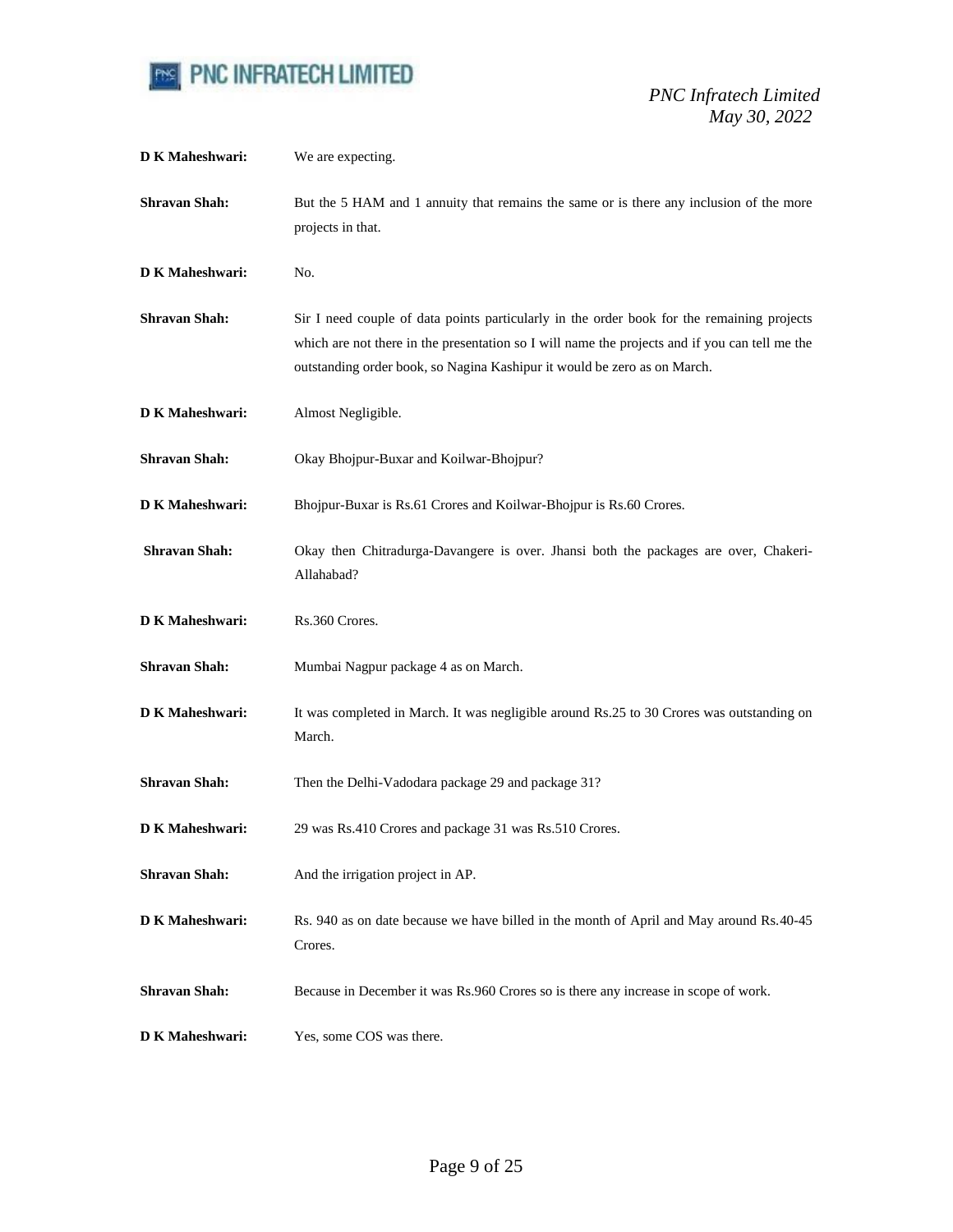

**Shravan Shah:** So as of March it was Rs.980 Crores. Okay and remaining water project which was Rs.246 Crores and other was Rs.904 Crores as on December so what is the value against that. **D K Maheshwari:** As last time Mr. T. R. Rao has told that the original value had been increased of the project it was originally Rs.2,800 Crores which has increased to Rs.4,700 Crores. Now total outstanding in the water project as March 31 is Rs.6,900 Crores. **Shravan Shah:** Sir if you can help me with the individual break up because we got the three project one originally was Rs.246 Crores, second was Rs.904 Crores and the third six water project was Rs.2,351 Crores. **D K Maheshwari:** That we will give offline individually. **Shravan Shah:** And lastly Sir in terms of the early completion bonuses. We know Nagpur-Mumbai we were expecting some bonus around Rs.50 odd Crores and Aligarh-Moradabad Rs.13 Crores and apart from that is there any other completion bonus likely to be there in first and second quarter. **T. R. Rao:** In the first and second quarter of FY2023 we do not except any completion bonus. In case of Aligarh-Moradabad the bonus is due but there is some internal process involved at NHAI so it will take some more time before we realize the bonus. **Shravan Shah:** And nothing on the Nagpur-Mumbai express way. No early completion bonus. **T. R. Rao:** Yes, as of now the situation is not clear. **Shravan Shah:** And lastly on the capex and the debt front, so what is the capex for FY2023 and debt how do we see by the end of this year so I hope the working capital days whatever is there as on FY2022 will remain the same. Is there any change in that please let us know. **D K Maheshwari:** In the capex we are expecting around Rs.100 to 120 Crores in FY2023 and working capital days expected around 95. **Shravan Shah:** Standalone debt would be by end of FY2023 would be how much. **D K Maheshwari:** Gross debt is expected to be around Rs.200 Crores. **Shravan Shah:** And in terms of the inflow how much more are we expecting in FY2023 now. **D K Maheshwari:** In the range of Rs.8,000 to 10,000 Crores.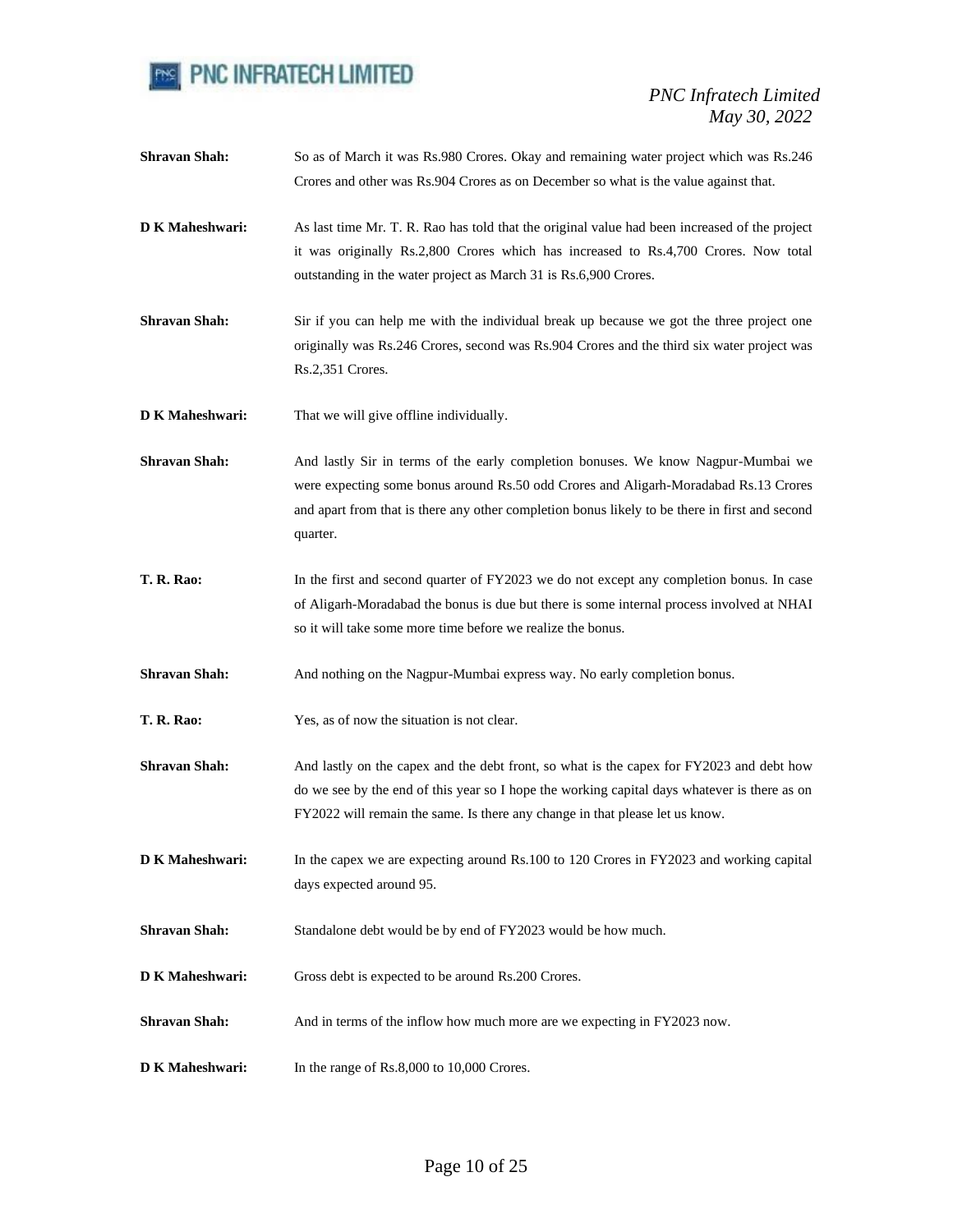

| <b>Shravan Shah:</b>      | So this is also in the HAM or any other sectors now we are looking at.                                                                                                                                                                                                                                                                                                                                                                              |
|---------------------------|-----------------------------------------------------------------------------------------------------------------------------------------------------------------------------------------------------------------------------------------------------------------------------------------------------------------------------------------------------------------------------------------------------------------------------------------------------|
| <b>T. R. Rao:</b>         | It is combined but primarily from the highway sector.                                                                                                                                                                                                                                                                                                                                                                                               |
| <b>Shravan Shah:</b>      | Okay thank you and all the best.                                                                                                                                                                                                                                                                                                                                                                                                                    |
| <b>Moderator:</b>         | Thank you. The next question from the line of Ashish Shah from Centrum Broking. Please<br>go ahead.                                                                                                                                                                                                                                                                                                                                                 |
| <b>Ashish Shah:</b>       | Good afternoon Sir. Sir first thing in the JJM how much revenue we have done in Q4 and<br>FY2022.                                                                                                                                                                                                                                                                                                                                                   |
| <b>T. R. Rao:</b>         | See JJM FY2022 put together we have done a billing of Rs.108 Crores and we have done a<br>work around Rs.200 Crores. I am talking about total in fourth quarter.                                                                                                                                                                                                                                                                                    |
| <b>Ashish Shah:</b>       | Okay and Sir of this how much is paid and how much is outstanding.                                                                                                                                                                                                                                                                                                                                                                                  |
| <b>T. R. Rao:</b>         | See out of Rs.200 Crores work done we booked Rs.108 Crores and we received payment of<br>Rs.108 Crores. 100%, whatever amount we booked we received the payment. Apart from<br>that we got around Rs.156 Crores mobilization advance under phase II which is 10% of the<br>DPRS approved, Rs.156 Crores mobilization we received is interest free.                                                                                                  |
| <b>Ashish Shah:</b>       | And Sir just to reconfirm the JJ models have a price escalation mechanism is that correct<br>both the phase one and the phase two.                                                                                                                                                                                                                                                                                                                  |
| <b>T. R. Rao:</b>         | Price escalation to the extent of only HDPE pipes that is based on resin of the oil companies<br>base price, other price escalation is not there.                                                                                                                                                                                                                                                                                                   |
| <b>Ashish Shah:</b>       | Sure but then the pipe is a major component.                                                                                                                                                                                                                                                                                                                                                                                                        |
| <b>T. R. Rao:</b>         | Yes, pipe is a major component.                                                                                                                                                                                                                                                                                                                                                                                                                     |
| <b>Ashish Shah:</b>       | Also Sir coming back to the point on the monetization of the HAM project Sir, although we<br>are looking at probably better valuation than what we are getting today but one point is that<br>there are so many HAM projects in the market today and would not it be more prudent to<br>maybe take a little bit of lower valuation but better to free up the cash flow that is the<br>question that I had whether we have any such thought process. |
| <b>Yogesh Kumar Jain:</b> | We are also thinking in the same line.                                                                                                                                                                                                                                                                                                                                                                                                              |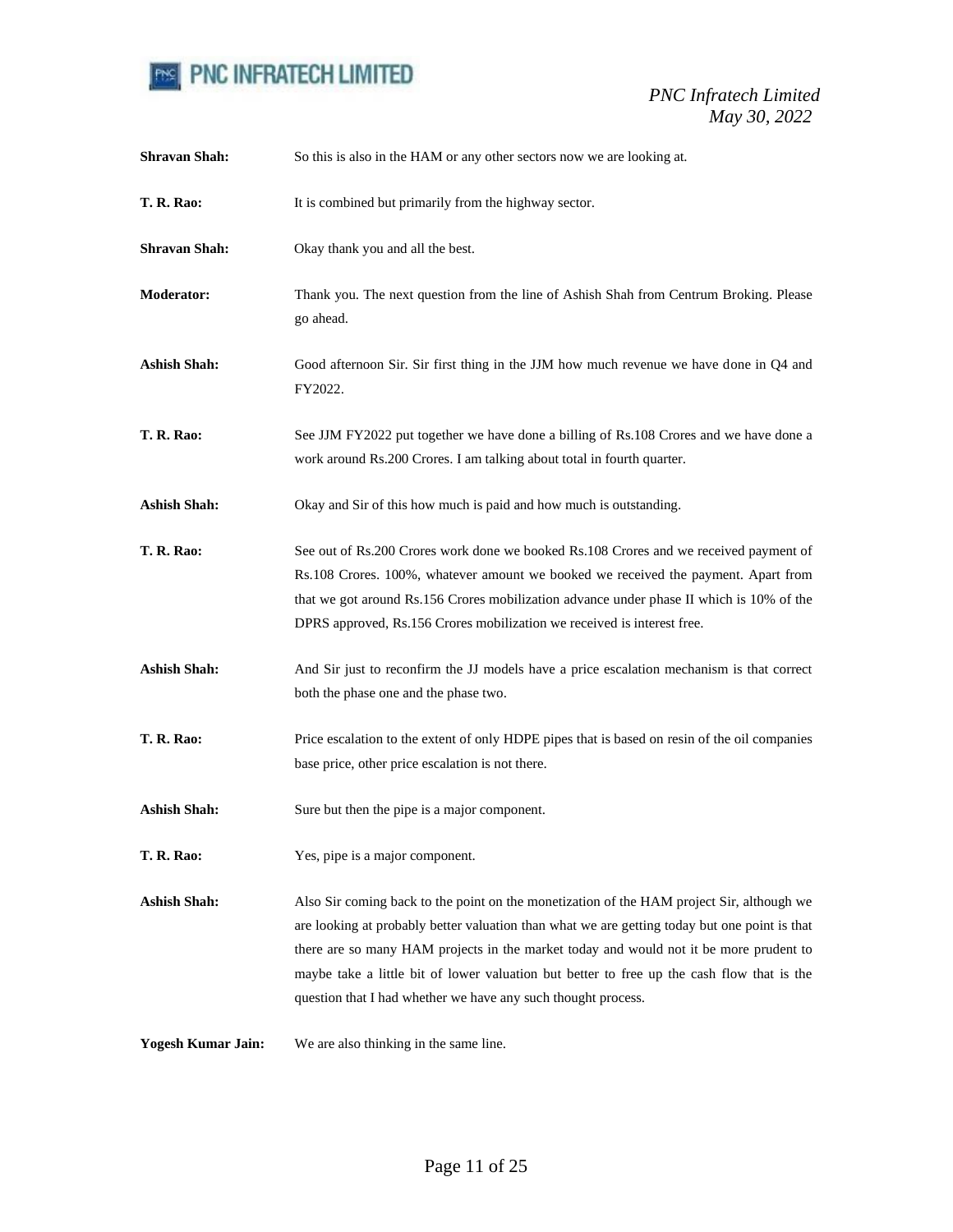

- Ashish Shah: Last question Sir. This quarter we would have also had some revenue and cost attributed to the toll collection contract for the eastern peripheral so if you can just give me what is the revenue which is included here and what is the cost, the payment to NHAI which is included in the Q4 numbers?
- **D K Maheshwari:** Total revenue was included Rs.89 Crores in the total revenue in 4<sup>th</sup> quarter. Revenue was slightly lower because of the COVID and it is improving now a days. Presently, it is around Rs.120 lakhs per day but during the fourth quarter it was slightly lower than expectation.
- Ashish Shah: Okay so that also may be one of the reasons why the Q4 margin may be impacted right because Rs. 89 Crores that would have not covered the whole cost to NHAI.
- **D K Maheshwari:** Very true.
- **Ashish Shah:** Okay thank you very much.
- **Moderator:** Thank you. The next question is from the line of Vibhor Singhal from Philip Capital. Please go ahead.
- **Vibhor Singhal:** Yes good afternoon Sir. Thanks for taking my question. Sir two questions from my side. First question in this quarter the overall working capital and the debtor amount seems to have basically gone up a bit quarterly wise also annual wise also so any specific payments delays that we are seeing from any specific project or is it related to payment from the HAM projects if you could just give some idea on that?
- **D K Maheshwari:** This is not the reason because on specific date of March 31, 2022 it is comparatively higher because we have not taken the disbursement of the HAM EPC projects or otherwise it is in the range of the 60 days. Since the company was having the cash and bank balance, hence we decided not to take the disbursement in the HAM projects from lenders.
- **Vibhor Singhal:** Got it Sir so basically we are not taking disbursement of the HAM projects still then we are completing? Later on when we reverse, we reverse that?
- **D K Maheshwari:** Amount wise it seems the higher side but debtor day it reduced to 74 days from 96 days.
- **Vibhor Singhal:** Got that. Secondly Sir we are guiding to 15% growth in revenue next year which will probably take us to more Rs.7,000 Crores of revenue as per our order book as you mentioned from that we are only Rs.200 Crores to Rs.300 Crores of execution for the 7 HAM projects so majority of execution has to come from the Rs.14000 Crores of order book and from that Rs.7,000 Crores is JJM out of which you are expecting only Rs.1,500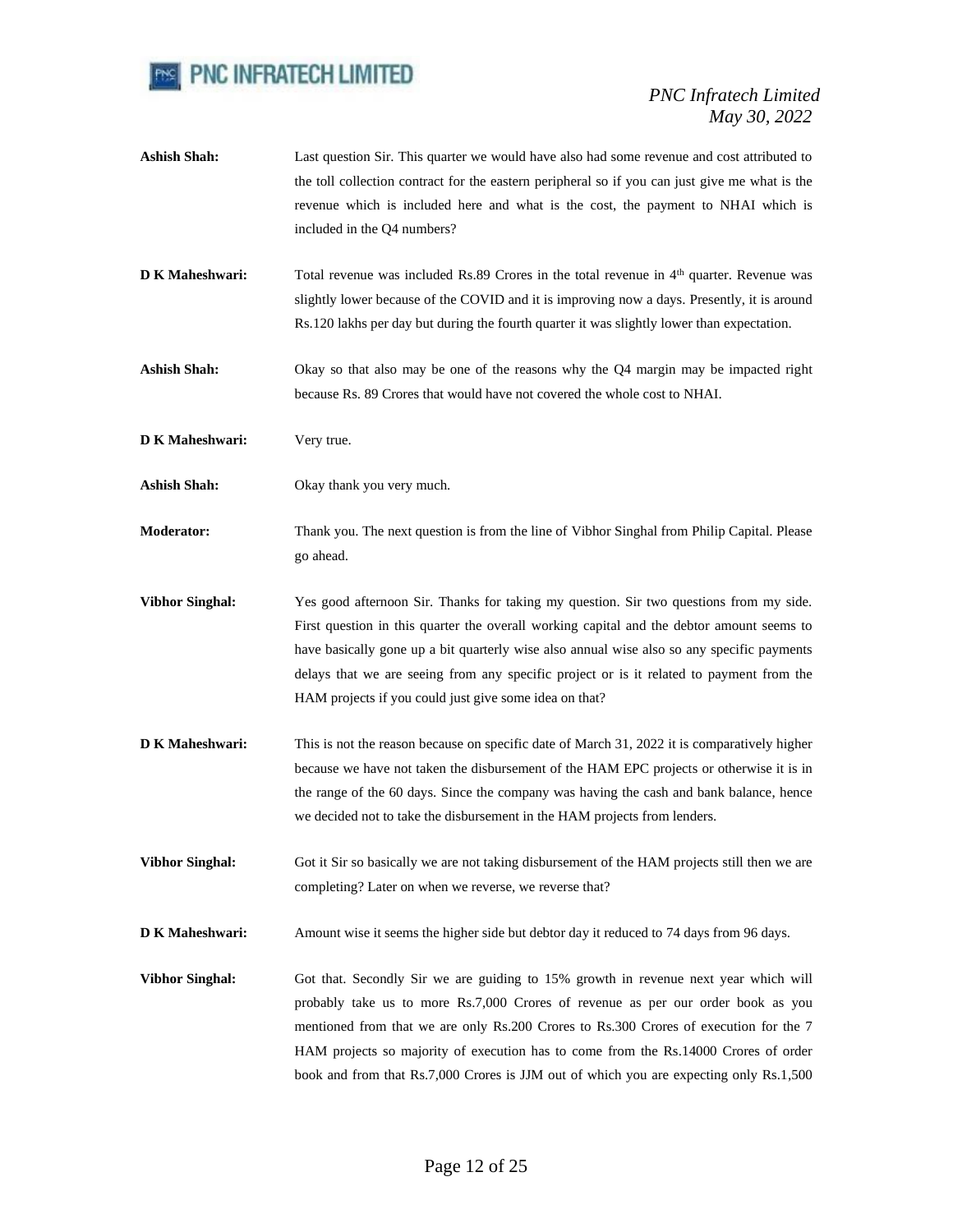

Crores of revenue so basically what we are expecting is that out of Rs.7,000 Crores of remaining order book we will do almost Rs.5,000 Crores to Rs.6,000 Crores of revenue?

| D K Maheshwari:             | Right from the road sector.                                                                                                                                                                                                                                                                                                                                                 |
|-----------------------------|-----------------------------------------------------------------------------------------------------------------------------------------------------------------------------------------------------------------------------------------------------------------------------------------------------------------------------------------------------------------------------|
| <b>Vibhor Singhal:</b>      | From the road sector so those Rs.14,000 Crores we will be able to do Rs.5,000 Crores to<br>Rs.6,000 Crores of order book? Is that understanding right Sir?                                                                                                                                                                                                                  |
| <b>T. R. Rao:</b>           | Right. Actually the projects which we are executing in the road sector are expected to be<br>completed majority of them during the FY2023.                                                                                                                                                                                                                                  |
| <b>Vibhor Singhal:</b>      | Right. That is what I wanted to ask? That means of these projects will get completed in<br>FY2023?                                                                                                                                                                                                                                                                          |
| <b>T. R. Rao:</b>           | Yes.                                                                                                                                                                                                                                                                                                                                                                        |
| <b>Vibhor Singhal:</b>      | Got it and so this year when we are looking at Rs.8,000 Crores to Rs.10,000 Crores of order<br>inflow will that be majorly road projects only? Given now the UP elections are behind, the<br>government has been elected and they might again start giving out Jal Jeevan Mission<br>orders? Are we expecting some inflow from Jal Jeevan Mission also this year?           |
| <b>T. R. Rao:</b>           | We are expecting some inflow, but essentially from the road sector to the extent of 80% to<br>90%. That would be around 10% from the Jal Jeevan Mission.                                                                                                                                                                                                                    |
| <b>Vibhor Singhal:</b>      | Got it but just one last question if I may? Sir Jal Jeevan Mission we have primarily taken<br>orders in UP only? From what we understand lot of orders are to come up in neighboring<br>states of UP like MP, some in Rajasthan and other states also so we will be interested in<br>taking projects in those states also or we will restrict ourselves to UP only for JJM? |
| <b>T. R. Rao:</b>           | We are evaluating those opportunities. Actually, our priority is to consolidate our position<br>in whatever projects we have got in UP.                                                                                                                                                                                                                                     |
| <b>Vibhor Singhal:</b>      | Got it. Sure Sir. Great Sir. Thank you so much for answering my questions and wish you all<br>the best.                                                                                                                                                                                                                                                                     |
| <b>Moderator:</b>           | Thank you. The next question is from the line of Bharani Vijay Kumar from Spark Capital.<br>Please go ahead.                                                                                                                                                                                                                                                                |
| <b>Bharani Vijay Kumar:</b> | Good afternoon Sir? So what component of the water projects is made up of this pipes? You<br>said it is majority of the project cost? Just wanted to find out the percentage?                                                                                                                                                                                               |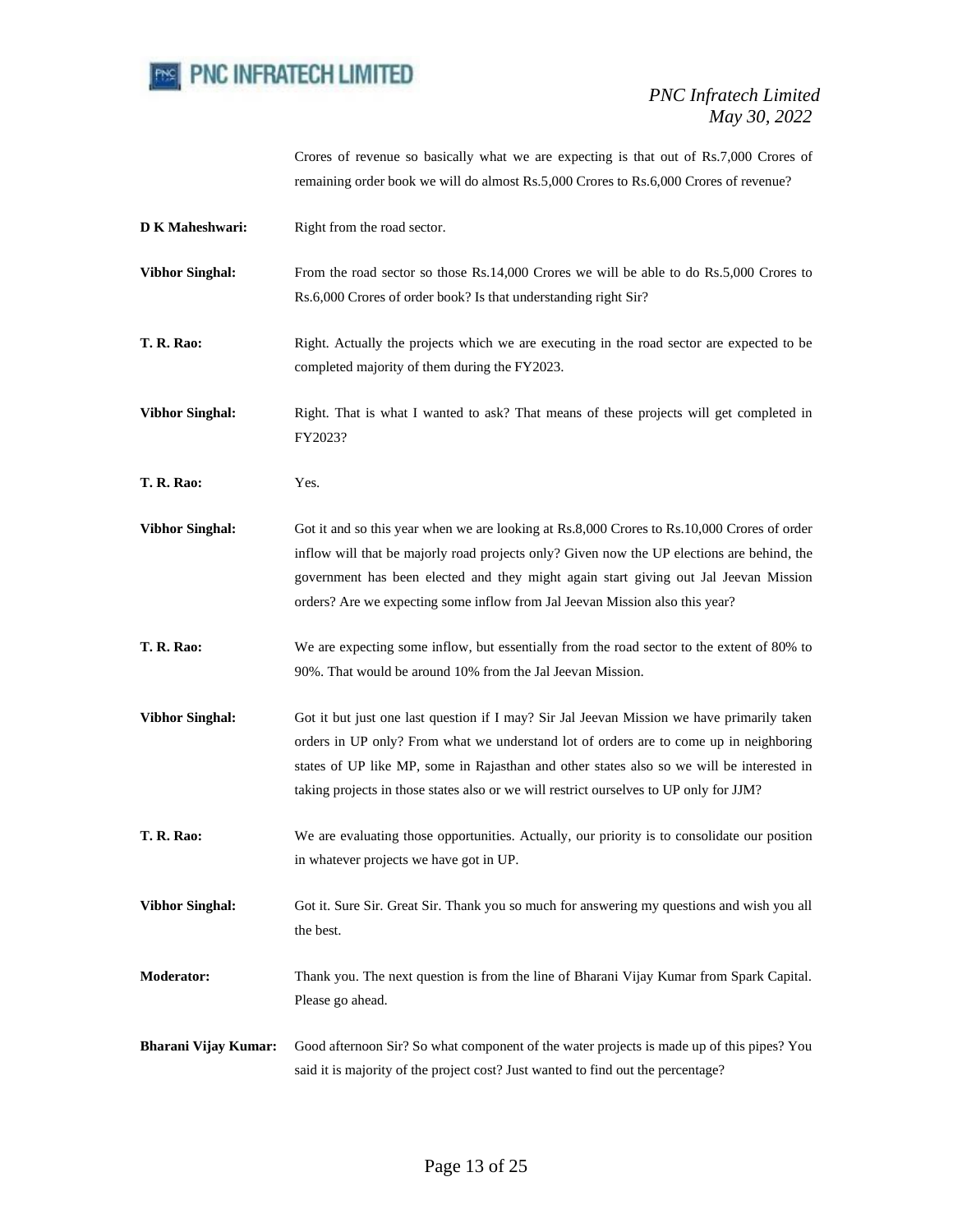

**T. R. Rao:** Percentage wise we will share you separately. Otherwise the pipes constitute the majority of the cost followed by the overhead tank and other parts and boring.

**Bharani Vijay Kumar:** Not water pumps, etc.?

**T. R. Rao:** Normally bore we consider it including the submersible pump and other fixtures and there is some element of solar power also is there but the majority is the pipes.

- **Bharani Vijay Kumar:** Okay. The next is on the completion so we had won the seven HAM projects in the month of March when the competition was very high? Could you help us understand according to you would these projects continue to have fair amount of margins that we usually do at around 13% or the number of bidders were higher and you feel it might impact the margins on these projects?
- **T. R. Rao:** Out of seven HAM projects what we secured in the Q4 of FY2022, six projects are located in UP which are lying in our stronghold area so we have our in-house mining as well as crushing and operations, which will enable to provide the raw materials for these projects so we are also pursing what best we can do in the value engineering side so we do not expect any impact on the margins so that 13% EBITDA we should be able to maintain for all these 7 projects.
- **Bharani Vijay Kumar:** Okay and now coming to this Rs.274 Crores money received for the Ghaziabad Aligarh deals where it is in the cash flow? I am not able to see it in the standalone cash flows?
- **D K Maheshwari:** We have received payment on May 26, 2022.
- **Bharani Vijay Kumar:** So it will be reflected in the coming quarter?
- **T. R. Rao:** It will be reflected in Q1 of FY2023.

**Bharani Vijay Kumar:** So we had a lot of warrants and loans given to this project so how would these reduce? How this Rs.274 Crores be used?

- **D K Maheshwari:** Warrants have already been converted to unsecured loans in March 2020 itself. It was reflecting in the unsecured loan in the book of the PNC. The total unsecured loan is Rs.287 Crores which includes the amount of the warrant. It was issued in the year 2016.
- **Bharani Vijay Kumar:** Got it and coming to this, you mentioned two projects of the new seven HAM projects have some land acquisition delays or it is not accruing the percent so we do not have possession for 80% of the land? Am I right so which are these two projects?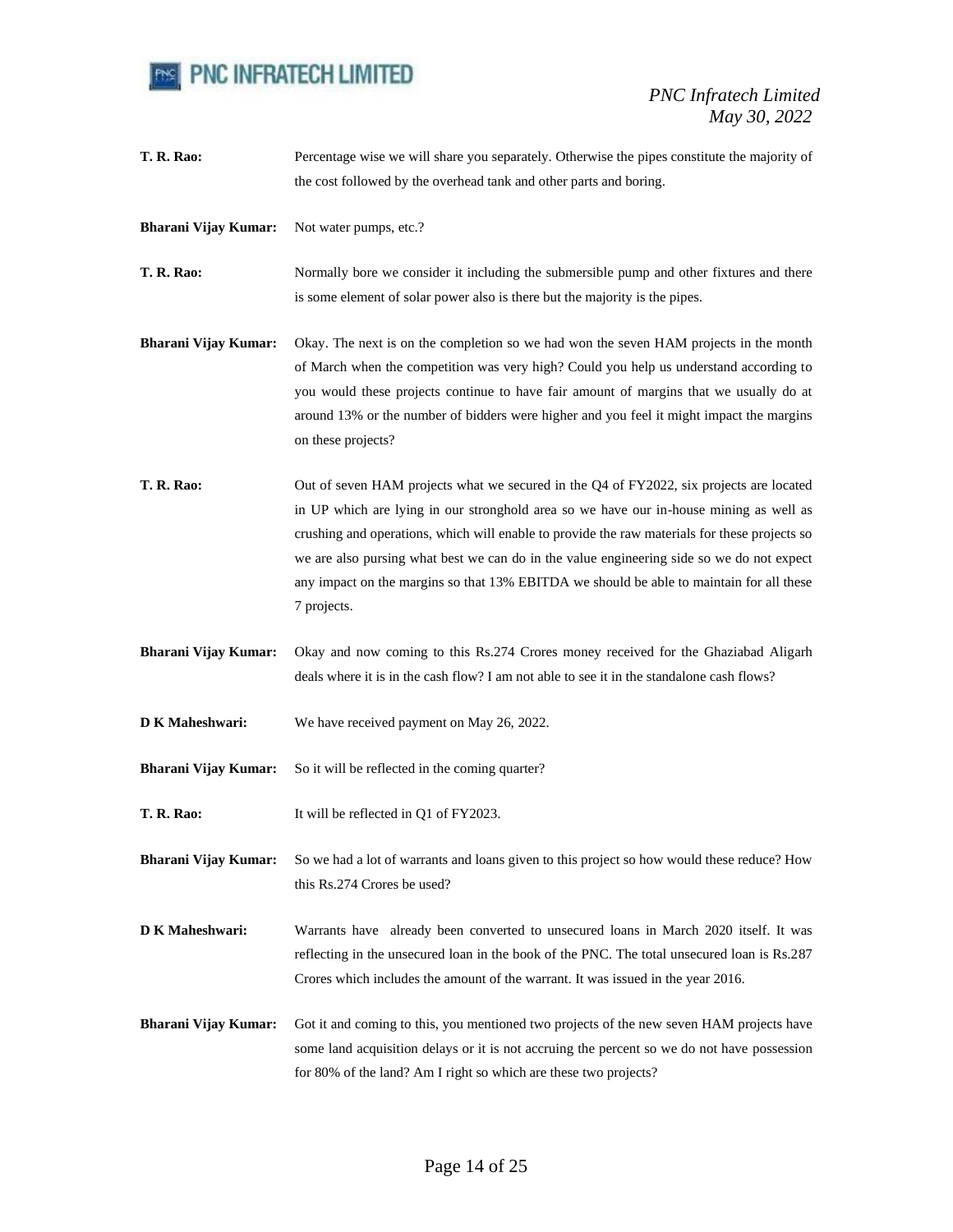

| D K Maheshwari:             | Mathura Bareilly 1B and Gorakhpur Sonauli.                                                                                                                                                                                                                                                                                                                                                                                                                                                                                                                                                                                                                                                                                                     |
|-----------------------------|------------------------------------------------------------------------------------------------------------------------------------------------------------------------------------------------------------------------------------------------------------------------------------------------------------------------------------------------------------------------------------------------------------------------------------------------------------------------------------------------------------------------------------------------------------------------------------------------------------------------------------------------------------------------------------------------------------------------------------------------|
| <b>Bharani Vijay Kumar:</b> | So means 3G it is possession right land possession?                                                                                                                                                                                                                                                                                                                                                                                                                                                                                                                                                                                                                                                                                            |
| <b>Yogesh Kumar Jain:</b>   | 3G means award.                                                                                                                                                                                                                                                                                                                                                                                                                                                                                                                                                                                                                                                                                                                                |
| <b>Bharani Vijay Kumar:</b> | Then these other two projects when are we likely to get?                                                                                                                                                                                                                                                                                                                                                                                                                                                                                                                                                                                                                                                                                       |
| <b>T. R. Rao:</b>           | When compared to the remaining five projects there will be a delay of one to two months<br>that is all, so what we expect all the seven projects 80% land would be available before<br>declaration of appointed dates.                                                                                                                                                                                                                                                                                                                                                                                                                                                                                                                         |
| <b>Bharani Vijay Kumar:</b> | Sure fair enough. Thanks and all the best?                                                                                                                                                                                                                                                                                                                                                                                                                                                                                                                                                                                                                                                                                                     |
| Moderator:                  | Thank you. The next question is from the line of Jiten Rushi from Axis Capital. Please go<br>ahead.                                                                                                                                                                                                                                                                                                                                                                                                                                                                                                                                                                                                                                            |
| Jiten Rushi:                | Good afternoon Sir. Thanks for taking my question and congratulations on a good set of<br>numbers. Sir my first question is on the revenue side for FY2023 so as you said that<br>revenue from water projects you can expect Rs.6,000 Crores in FY2023 so in the last call<br>we said that we can expect revenue from water projects at around Rs.1,500 Crores in<br>FY2023 but we now revision in cost for the water projects by almost 40% so what is the<br>revenue which we can expect from the water projects and also revenue from the AP<br>irrigation projects so if you add all this together our revenue guidance can be upwards of<br>20% to 25% can you please throw some light on this?                                           |
| T. R. Rao:                  | In the water projects we are seeking Rs.1,500 Crores from the Jal Jeevan, as they have<br>approved projects worth of Rs.1,660 Crores, 702 DPR they approved during the period of<br>September and December which have to be completed within 18 months so we expected<br>revenue of Rs.1,500 Crores only. We are not up-warding this amount and from irrigation<br>we are expecting a revenue of around Rs.200 Crores in the current financial year FY2023 so<br>both put together will come around Rs.1,700 Crores plus in the road sector as we mentioned<br>it may be Rs.5,500 Crores to Rs.6,000 Crores from the road sector so overall we are<br>expecting around Rs.7,200 Crores kind of a thing which will be around 15% of the growth. |
| Jiten Rushi:                | But Sir just harping in it like in the water segment you said the DPR your last in September<br>and October but probably the DPR will also come through this year so your execution will<br>again start so then what is the revenue you are expecting in FY2024 and FY2025, so what is<br>the completion timeline for this water projects and the irrigation project so what can be the<br>revenue run rate in 2024-2025 if you want extrapolate?                                                                                                                                                                                                                                                                                              |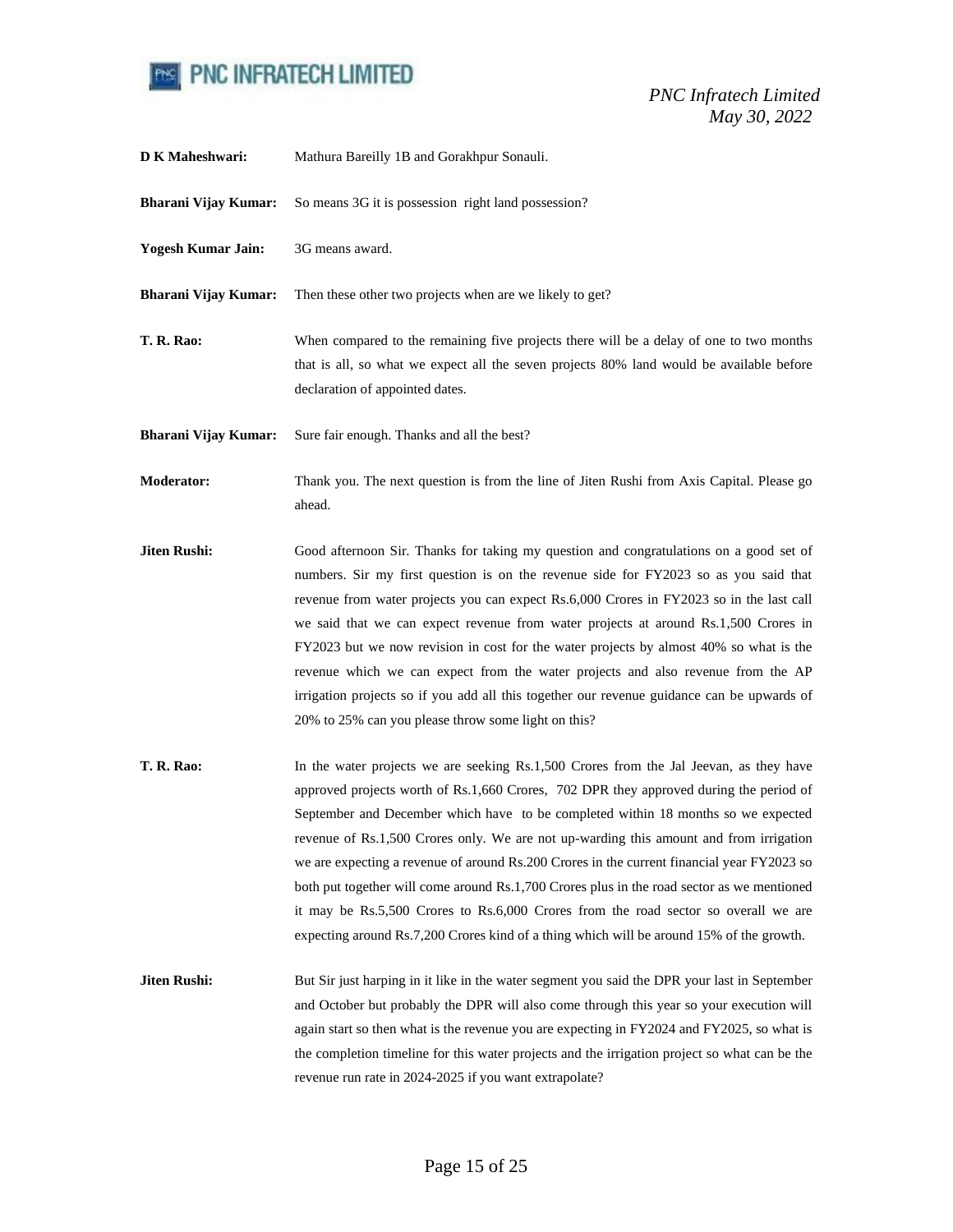

- **T. R. Rao:** This depends on how fast they approve the DPRs and based on the funds that are available with the state government so they keep on approving the DPR so as of now we cannot say but definitely in FY2024 the revenue guidance will be more than FY2023, so it will be around Rs.2,000 Crores what we expect. It is very rudimentary figure, going forward only we can say with certainty.
- **Jiten Rushi:** But we can expect the project to complete in 2025 right?
- **T. R. Rao:** Which one.
- **Jiten Rushi:** This water projects in UP JJM projects, these projects should get over in FY2025 the three project, the old project and the one new project in January.
- **Yogesh Kumar Jain:** They give 18 months time after approval of the DPRs so whenever they will approve DPR plus 18 months.
- **T. R. Rao:** So hopefully it will be completed by FY2025.
- **Jiten Rushi:** And the irrigation project which is going slow and you gave a guidance of Rs.200 Crores only this year so I understand because the monsoon the irrigation project gets delayed so what is the timeline for this to get complete?
- **T. R. Rao:** So we have time up to 2024 we executed agreement in 2021 so we have got time up to 2024.
- **Jiten Rushi:** Okay March FY2024 you are saying okay?
- **T. R. Rao:** Yes, in FY2024.
- **Jiten Rushi:** And Sir most of the older old projects like Delhi-Vadodara packages and the HAM projects of Una and others like Meerut and all should get over this year right Sir?
- **T. R. Rao:** Delhi-Vadodara, Lucknow ring road and Bihar two projects and Chakeri-Allahabad all these projects, set to complete during the FY2023.
- **Jiten Rushi:** So which project we will complete in 2024 then?
- **T. R. Rao:** HAM projects which are now going on now they we see, so they may slightly go into 2024. Unnao has got a 30 months time.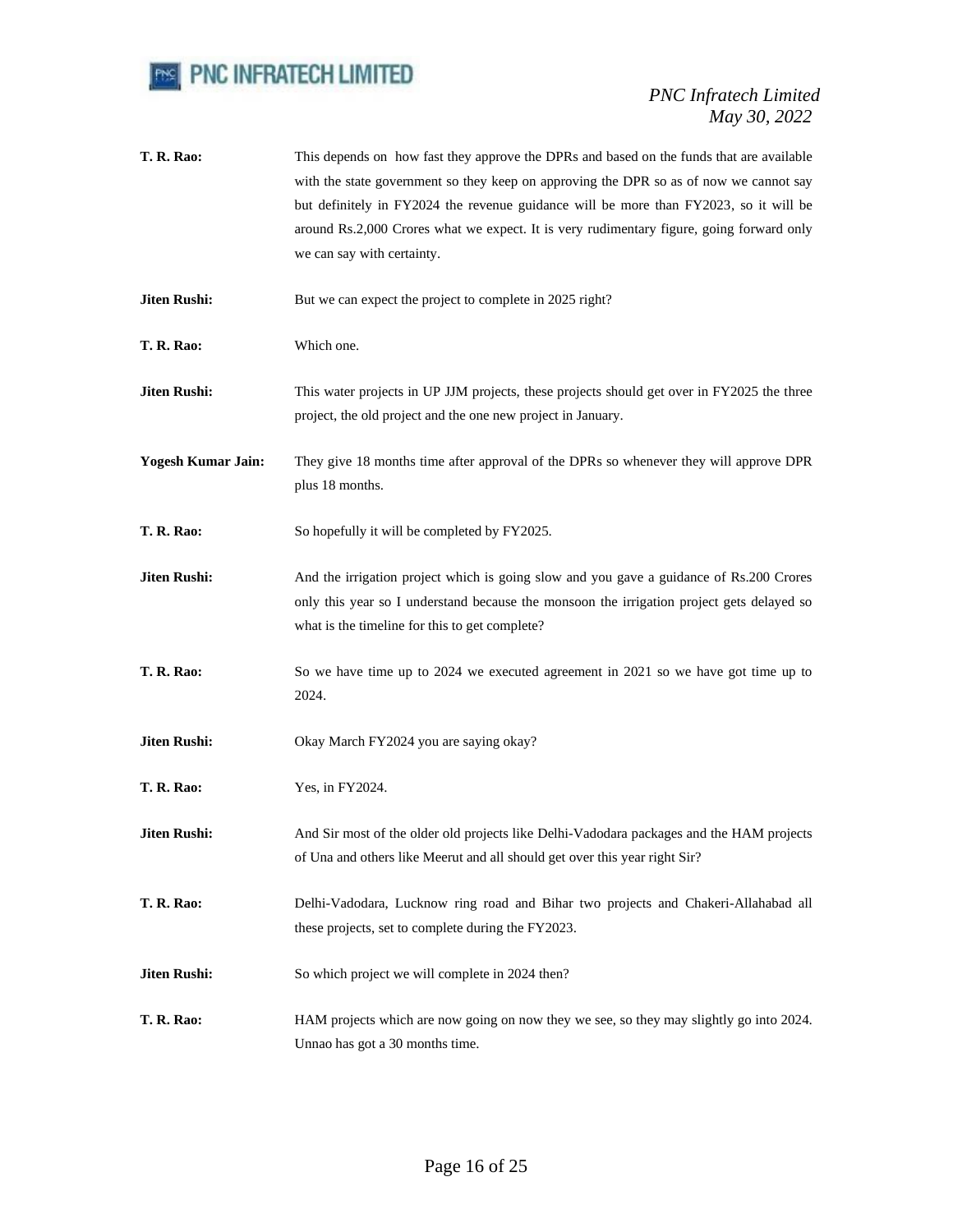

| <b>Jiten Rushi:</b>    | Sir can you give me the toll collection number for your projects Sir Q4 and FY2022 full<br>year?                                                                                                                                                                                                                                                                                                                                                                                             |
|------------------------|----------------------------------------------------------------------------------------------------------------------------------------------------------------------------------------------------------------------------------------------------------------------------------------------------------------------------------------------------------------------------------------------------------------------------------------------------------------------------------------------|
| D K Maheshwari:        | Yes. The MP highway for Q4 is Rs.14.3 Crores and full year is Rs.51.3 Crores. The OMT<br>project Kanpur Ayodhya is Rs.114.3 Crores and full year is Rs.442 Crores. Then Kanpur<br>Highway is Rs.20.2 Crores and full year is Rs.100 Crores. Narela is Rs.10.46 Crores and<br>full year is Rs.43.2 Crores. Bareilly is Rs.13 Crores for Q4 and full year is Rs.50.4 Crores<br>and Raibareli Jaunpur is annuity Rs.32.16 Crores and full year Rs.128.34 Crores.                                |
| <b>Jiten Rushi:</b>    | Sir what will be our Ghaziabad-Aligarh in Q4?                                                                                                                                                                                                                                                                                                                                                                                                                                                |
| D K Maheshwari:        | In Q4 it was Rs.56.8 Crores.                                                                                                                                                                                                                                                                                                                                                                                                                                                                 |
| <b>Jiten Rushi:</b>    | For full year?                                                                                                                                                                                                                                                                                                                                                                                                                                                                               |
| D K Maheshwari:        | Full year is Rs 225.2 Crores.                                                                                                                                                                                                                                                                                                                                                                                                                                                                |
| <b>Jiten Rushi:</b>    | 225.?                                                                                                                                                                                                                                                                                                                                                                                                                                                                                        |
| <b>D K Maheshwari:</b> | Rs.225.2 Crores.                                                                                                                                                                                                                                                                                                                                                                                                                                                                             |
| <b>Jiten Rushi:</b>    | Sir that is it from my side and all the best for the new financial year? Thank you Sir.                                                                                                                                                                                                                                                                                                                                                                                                      |
| <b>Moderator:</b>      | Thank you. The next question is from the line of Mohit Kumar from DAM Capital. Please<br>go ahead.                                                                                                                                                                                                                                                                                                                                                                                           |
| <b>Mohit Kumar:</b>    | Good afternoon Sir. Thanks for the opportunity once again? Sir my first question is on<br>clarification of bonus income? You said that are you expecting the bonus income from the<br>package five of the Purvanchal expressway and secondly on the Aligarh Project how many<br>days ahead we completed the project?                                                                                                                                                                         |
| <b>T. R. Rao:</b>      | In case of Purvanchal Express that is Package V, we completed 132 days ahead of schedule.<br>The rate of bonus is 0.04% of the contract cost for each day so we got Rs.82 Crores from<br>the Purvanchal Express package five and in case of Purvanchal Express package six we<br>completed 97 days ahead of schedule at the rate of 0.04% and we got a bonus of Rs.37<br>Crores from the Purvanchal Express package six in the month of April, which will be<br>reflected in the Q1 of FY23. |
| <b>Mohit Kumar:</b>    | Understood and on Aligarh-Moradabad Sir?                                                                                                                                                                                                                                                                                                                                                                                                                                                     |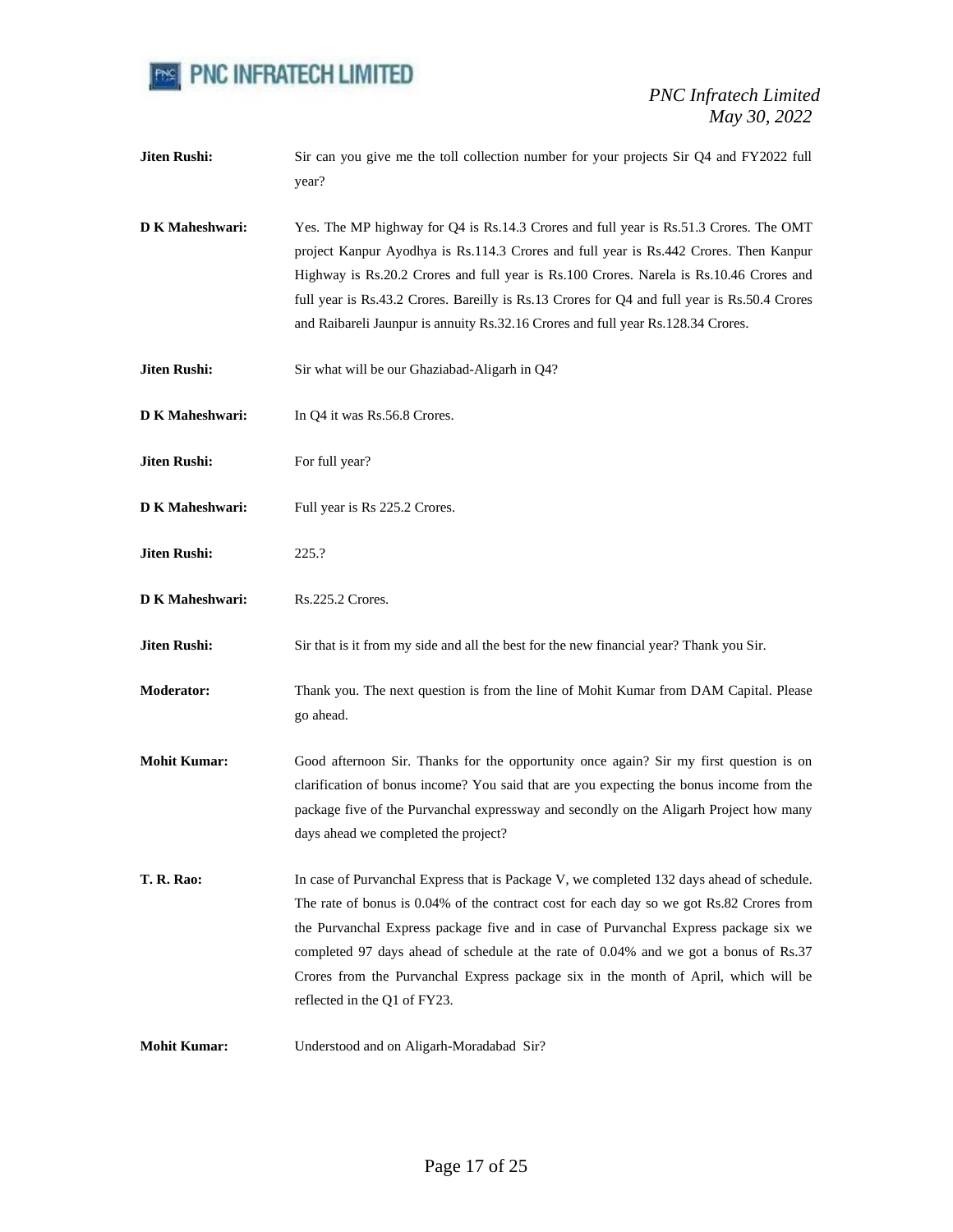

- **T. R. Rao:** Aligarh- Moradabad there is a bonus due of around Rs.17 Crores because there is a lot of approvals and other processes involved, at NHAI, so we expect to realize that bonus in FY2023.
- **Mohit Kumar:** Understood Sir. Secondly we won a project from NHAI for collecting toll plaza are you willing to do more such projects or it was one off?
- **T. R. Rao:** We will evaluate based on the project opportunities. We will see whether we bid it but this kind of project is only one project has come from NHAI.
- **Yogesh Kumar Jain:** Currently we are not bidding. We are trying for OMT and TOT so it is just only one package is there.
- **T. R. Rao:** You can say it is a one-off kind project.
- **Mohit Kumar:** Are you looking also for TOT Sir by any chance or we will not take the toll risk?
- **Yogesh Kumar Jain:** We are evaluating and as last TOT we did not bid.
- **Mohit Kumar:** Understood Sir and are you looking at some package of the Ganga Expressway from the private companies?
- **Yogesh Kumar Jain:** No. Not at all.
- **Mohit Kumar:** Understood Sir. Thank you and all the best Sir.
- **Moderator:** Thank you. The next question is from the line of Parvez Qazi from Edelweiss. Please go ahead.
- **Parvez Qazi:** Good afternoon Sir and thanks for taking my question? Sir I wanted to get some more details on the JJM project in UP? Overall I mean how many DPRs have been prepared till date and how many DPRs preparation and approval do we expect in FY2023?
- **T. R. Rao:** In the JJM phase two we have a total DPRs of around 1600. Out of 1600, 700 DPRs they approved for a cost of Rs.1,560 Crores so we expect another 300 DPRs to be approved in the current financial year so that would roughly translate into around Rs.500 Crores value of work. The remaining DPRs though we have prepared it is in the process of approval and then to be sanctioned by the SLSSC followed by signing of cover agreements so it is a long drawn process.
- **Parvez Qazi:** And for phase one everything has been approved right?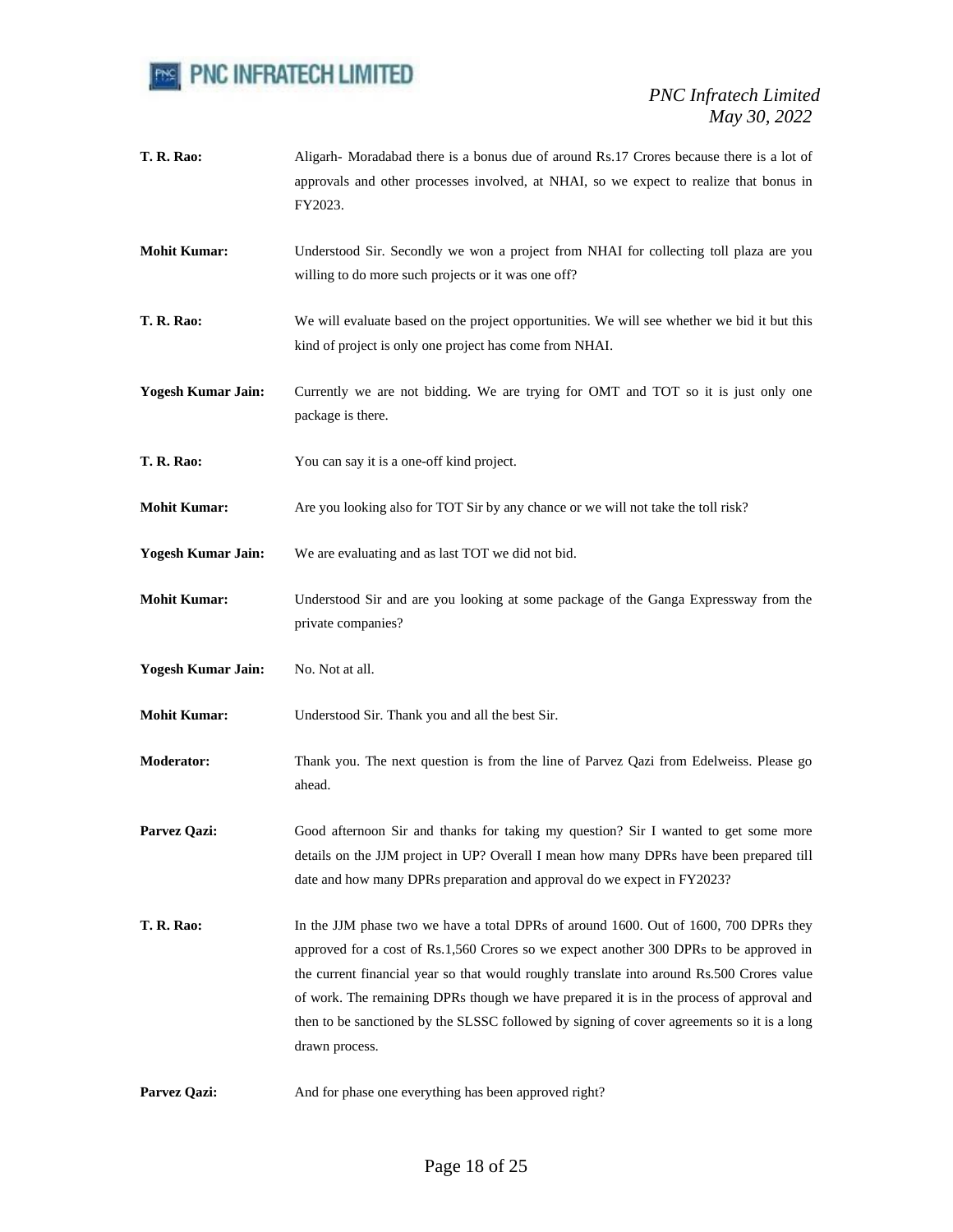

| T. R. Rao:                | Which one ?.                                                                                                                                                                                                                                                                                                    |
|---------------------------|-----------------------------------------------------------------------------------------------------------------------------------------------------------------------------------------------------------------------------------------------------------------------------------------------------------------|
| Parvez Qazi:              | This company for phase one?                                                                                                                                                                                                                                                                                     |
| <b>T. R. Rao:</b>         | Phase one is the only one project and that DPR got approved. There we achived more than<br>35% progress so we expect to complete that project in FY2023.                                                                                                                                                        |
| Parvez Qazi:              | Sure. That is it from my side and all the best.                                                                                                                                                                                                                                                                 |
| <b>Moderator:</b>         | Thank you. The next question is from the line of Parikshit Kandpal from HDFC Securities.<br>Please go ahead.                                                                                                                                                                                                    |
| <b>Parikshit Kandpal:</b> | Congratulations on a good financial year and quarter. My first question is on UP state<br>budget so major project as and when UP state? I am asking in this financial year is there any<br>major capex announcement on the road or any other infrastructure project Sir if you can<br>throw some light on that? |
| D K Maheshwari:           | Parikshit Ji your voice is not clear.                                                                                                                                                                                                                                                                           |
| <b>Parikshit Kandpal:</b> | UP state budget they have been some major announcement on infrastructure investment<br>new roads, new expressway because Ganga Expressway was the last one, are there any<br>more?                                                                                                                              |
| T. R. Rao:                | As of now nothing. Ganga Expressway is the last one. For other projects even they are<br>approaching Government of India to take-up, so no further projects by the UP Government.                                                                                                                               |
| Parikshit Kandpal:        | My second question is on the water projects Sir you told there are Rs.6,900 Crores of JJM<br>projects are there? In this Rs.6,900 Crores only Rs.1,500 Crores has been approved?                                                                                                                                |
| T. R. Rao:                | Yes. Out of Rs.6,900 Crores only Rs1,560. Crores worth of projects approved by the state<br>level committee.                                                                                                                                                                                                    |
| <b>Parikshit Kandpal:</b> | All these Rs.7000 Crores will be completed by FY2025?                                                                                                                                                                                                                                                           |
| T. R. Rao:                | We expect.                                                                                                                                                                                                                                                                                                      |
| <b>Parikshit Kandpal:</b> | Sir just last few quarters EBITDA margin that you have given in your presentation, 12.5%<br>and odd, this bonus is part of the results which you have disclosed Rs.82 Crores of bonus is<br>part of revenue and impairment is part of other expenses right?                                                     |
| D K Maheshwari:           | It is included in revenue.                                                                                                                                                                                                                                                                                      |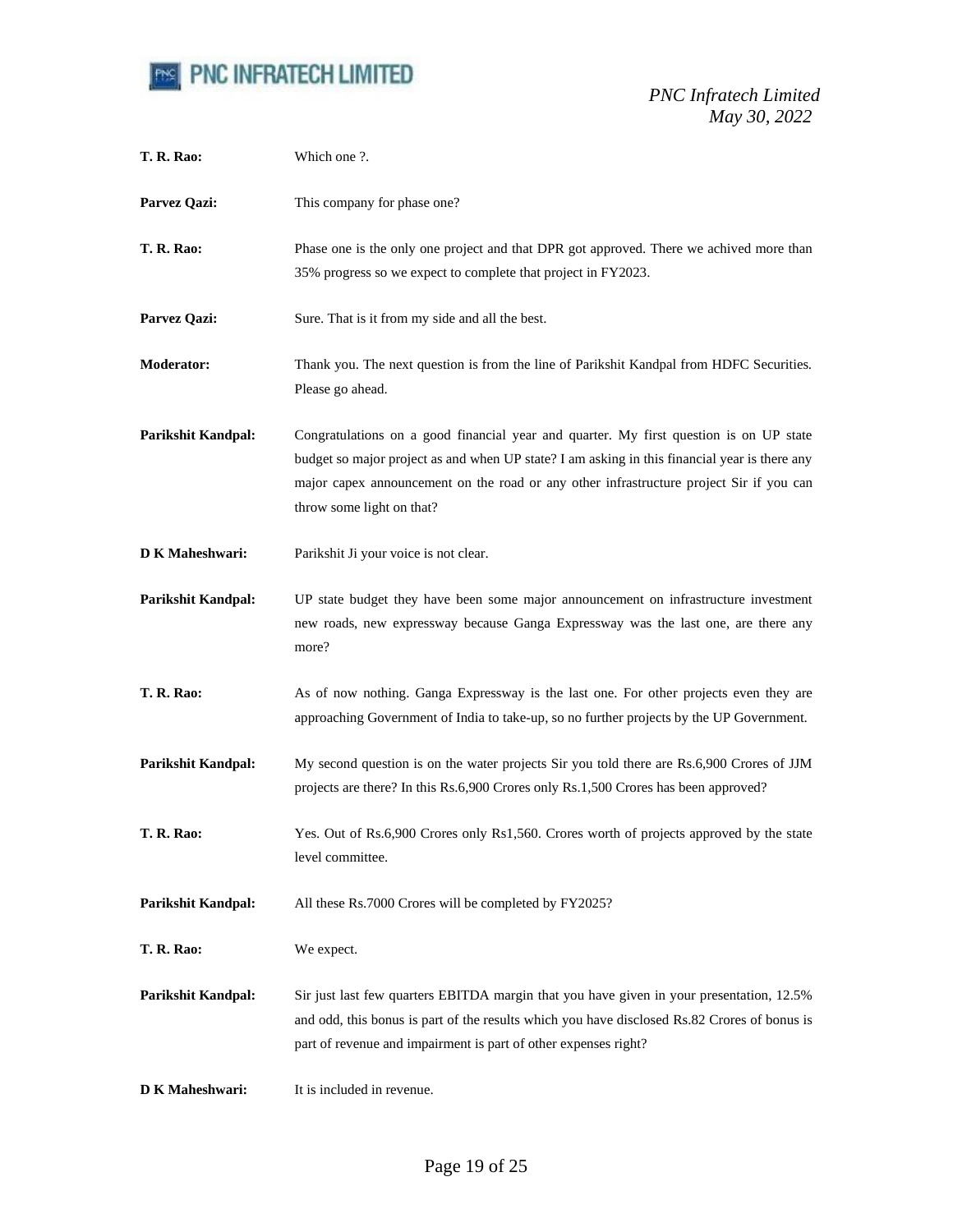

**Parikshit Kandpal:** How much will be the loss on peripheral roads in EBITDA?

**D K Maheshwari:** Around Rs.4 Crores to Rs.4.5 Crores Sir.

**Parikshit Kandpal:** In Q4 right because of that margin will be little lower?

**D K Maheshwari:** Right.

.

- **Parikshit Kandpal:** Just lastly Sir on the HAM projects where monetization you have spoken about now the interest rates are going up but the investors are still not giving any thought that valuations are going up so you should be a little better because your body language is still like evaluations are not as per our expectation and you still wait and watch so what are the major variables in the model which is basically not making this deal happen so what are the major concerns so if you can just touch upon GST related issues? Has that been sorted out by NHAI, then direct taxation related issues has that been sorted out so interest is obviously one part but other two things if you can throw some light how the investors are looking at those factors on direct taxation and GST related issues?
- **D K Maheshwari:** Actually we are discussion with the buyers and the main concern is the valuation which is not in the line with what we are expecting and we will take the call in FY2023.
- **Parikshit Kandpal:** But are we thinking for Public InvIT is thinking because now the portfolio has become quite sizeable and accreting like Rs.2000 Crores per equity and already we are nearing Rs.1000 Crores of investment so are we looking at giving a rethought that may be Public InvIT will be the right way of creating better valuation and better value and low cost of capital?
- **D K Maheshwari:** Instead of private, we can go with Public InvIT also.
- **Parikshit Kandpal:** Okay and any fundraising plan Sir because there is a huge outlay for expertise so are we looking at any fundraising plans for the company on the standalone level?
- **D K Maheshwari:** There is no plan of fund raising as we don't require fund for infusion of the equity in the HAMprojects as it would be sufficient from our own generation.
- Parikshit Kandpal: So just to conclude Sir so earlier we used to get project on premium HAM? We used to get margins of 13% to 13.5%? Now last time both the projects have gone under discount commodity prices are higher but still we are guiding that we will be able to maintain 13% to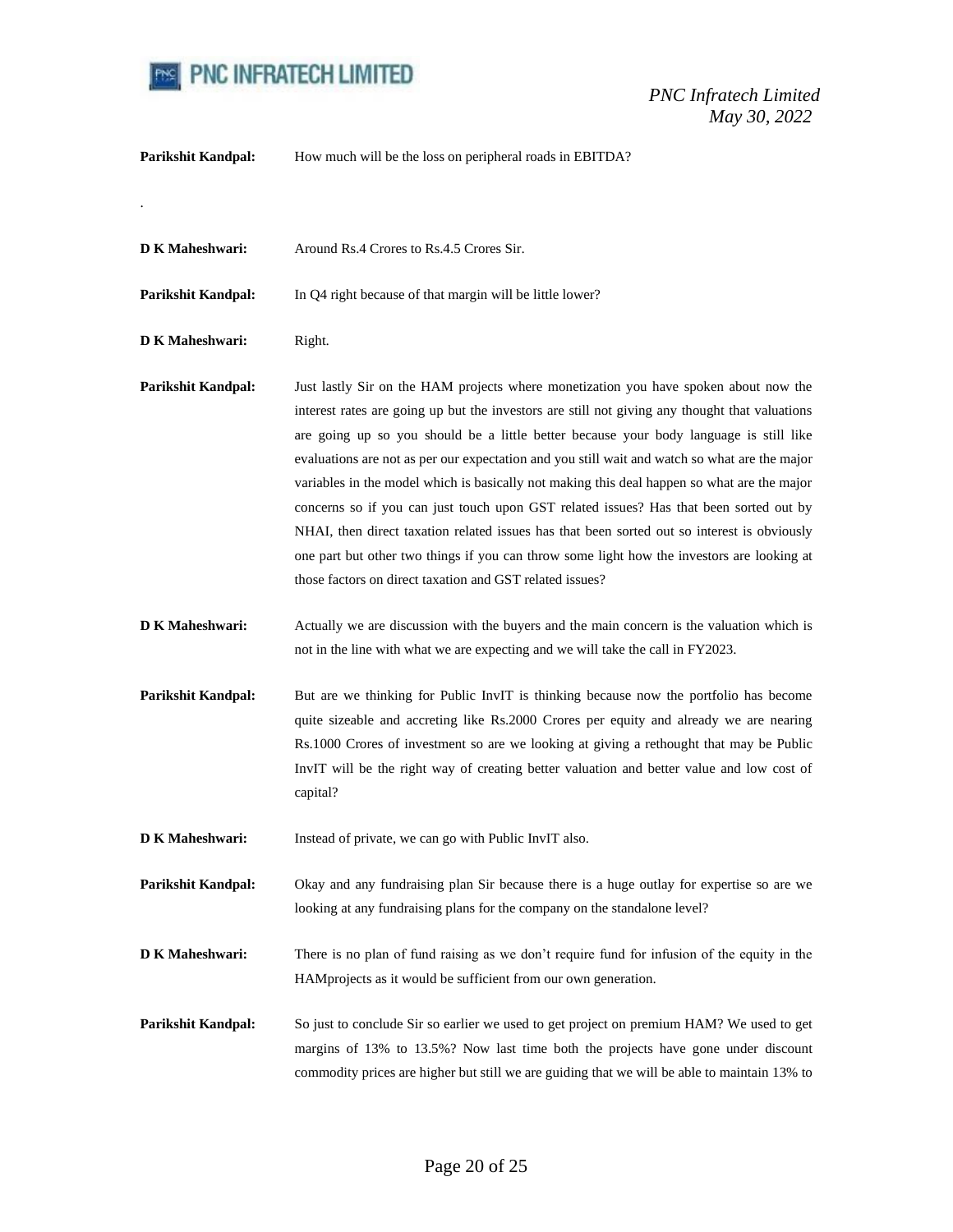

13.5% margin because we have very local expertise and local supply chain within UP which can help us get some productivity and value engineering right?

| <b>D K Maheshwari:</b>    | Yes Sir.                                                                                                                                                                                                                                                                                                                                                                                                                                                                                                                                                                                                            |
|---------------------------|---------------------------------------------------------------------------------------------------------------------------------------------------------------------------------------------------------------------------------------------------------------------------------------------------------------------------------------------------------------------------------------------------------------------------------------------------------------------------------------------------------------------------------------------------------------------------------------------------------------------|
| <b>Parikshit Kandpal:</b> | Thank you Sir. Those are my questions and all the best to you.                                                                                                                                                                                                                                                                                                                                                                                                                                                                                                                                                      |
| <b>Moderator:</b>         | Thank you. The next question is from the line of Viraj Gawade from Aurum Capital. Please<br>go ahead.                                                                                                                                                                                                                                                                                                                                                                                                                                                                                                               |
| Viraj Gawade:             | Good afternoon Sir. Thank you for taking my questions? Sir can you shed some light on the<br>Rs.90.33 Crores impairment of Ghaziabad-Aligarh Expressway and also Rs.129.7 Crores<br>for the same one and will you shed any impairment going forward?                                                                                                                                                                                                                                                                                                                                                                |
| <b>D K Maheshwari:</b>    | No impairment is required in future in GAEPL.                                                                                                                                                                                                                                                                                                                                                                                                                                                                                                                                                                       |
| Viraj Gawade:             | And Sir why this impairment in the recent Ghaziabad-Aligarh Expressway Private Limited?                                                                                                                                                                                                                                                                                                                                                                                                                                                                                                                             |
| <b>D K Maheshwari:</b>    | Pardon.                                                                                                                                                                                                                                                                                                                                                                                                                                                                                                                                                                                                             |
| Viraj Gawade_:            | Why the impairment in the recent Rs.90.23 Crores and Rs.120.72 Crores why this<br>impairment?                                                                                                                                                                                                                                                                                                                                                                                                                                                                                                                       |
| <b>T. R. Rao:</b>         | Actually the valuation what we are expecting from the sale plus what compensation we are<br>expecting from NHAI is more than what we actually received. Many of the projects in the<br>BOT toll segment, NHAI compensated higher amounts on account of delay in handing over<br>of the land and other further omissions on part on NHAI but in the case of Ghaziabad<br>though we were expecting more than Rs.500 Crores compensation from NHAI, finally the<br>Ghaziabad-Aligarh project could be able to receive only Rs.150 Crores so there was<br>reduction in the compensation which resulted into impairment. |
| Viraj Gawade:             | Thank you so much.                                                                                                                                                                                                                                                                                                                                                                                                                                                                                                                                                                                                  |
| <b>Moderator:</b>         | Thank you. The next question is from the line of Shravan Shah from Dolat Capital Markets.<br>Please go ahead.                                                                                                                                                                                                                                                                                                                                                                                                                                                                                                       |
| <b>Shravan Shah:</b>      | Sir what is the mobilization advance and the retention money as on March?                                                                                                                                                                                                                                                                                                                                                                                                                                                                                                                                           |
| T. R. Rao:                | We will share you separately.                                                                                                                                                                                                                                                                                                                                                                                                                                                                                                                                                                                       |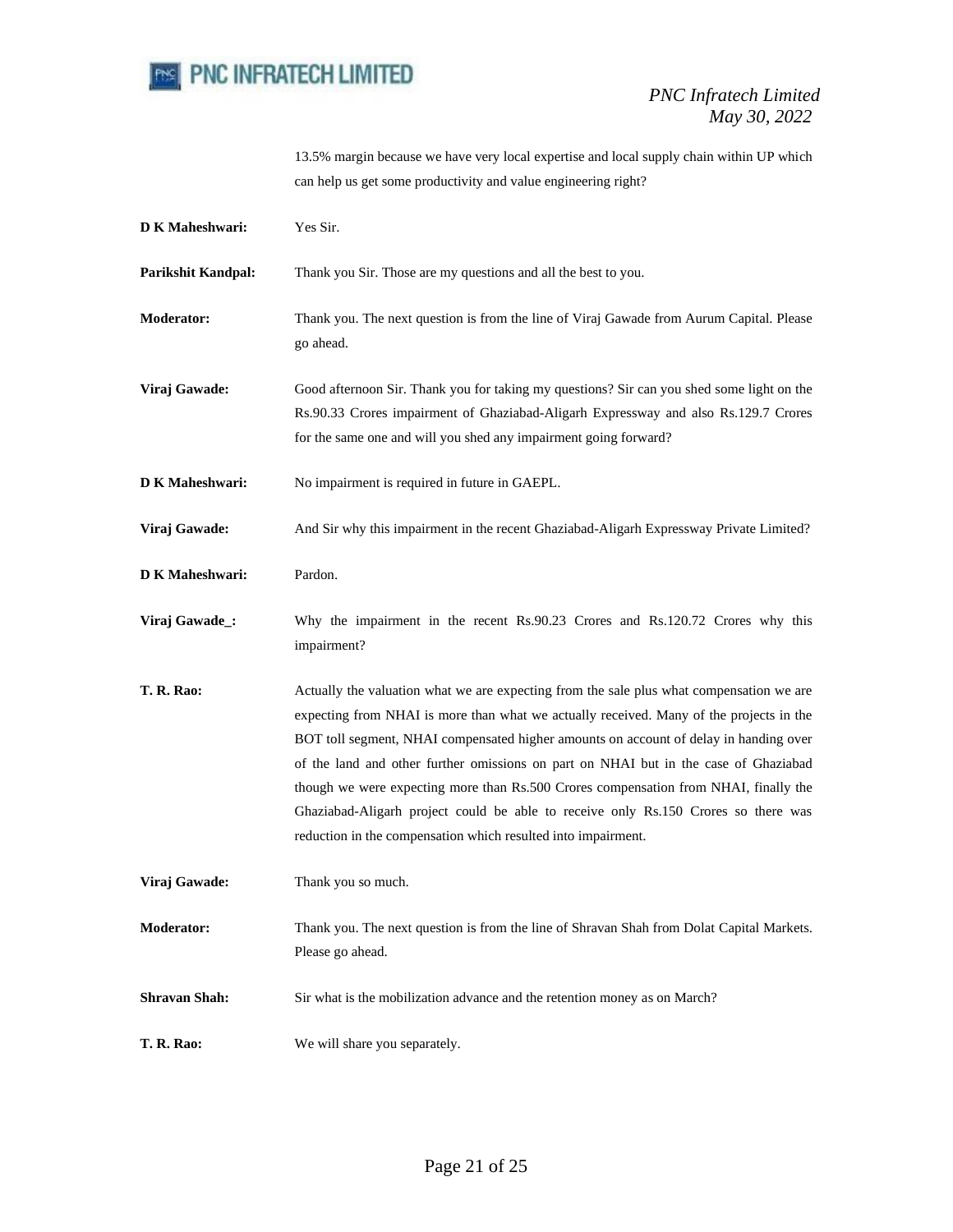

**D K Maheshwari:** The retention money is Rs.198 Crores and mobilization advance from Authority is Rs.620 Crores. **Shravan Shah:** Sorry retention money was Rs.198 Crores? **D K Maheshwari:** Yes. **Shravan Shah:** And mobilization advance was? **D K Maheshwari:** Rs.620 Crores. **Shravan Shah:** What was the HAM debtors out of the total Rs.1,273 odd Crores debtors? **D K Maheshwari:** There is a HAM debt. **Shravan Shah:** HAM debtors receivable HAM receivables? Total Rs.1,273 Crores as on March so from that so HAM projects because last quarter it was Rs.942 odd Crores? **D K Maheshwari:** It is Rs.793 Crores Sir. **Shravan Shah:** Sir in Ghaziabad-Aligarh just a clarification needed though you said that no impairment required but when announcement has came it is said that we invested Rs.442 Crores and received Rs.275 Crores so that is the loss or impairment of Rs.167 Crores but the impairment that we have taken is lesser than that why is it so? **T. R. Rao:** In Q3 already provided Rs.39 Crores impairment. Shravan Shah: Sir Rs.39 Crores plus this Rs.90 Crores adds to Rs.127 Crores? **D K Maheshwari:** And remaining it has gone in the PNC holding because the equity was infused by PNC Infratech directly as well as from PNC Holding so Rs.37 Crores impairment has gone in the PNC Holding and if you see the consolidated account, the total impact of Rs.167 Crores including Rs.39 Crores in the Q3 of FY2022 is reflected. **Shravan Shah:** Got it and the toll revenue projects that we have where we have booked Rs.89 Crores revenue and Rs.4.5 Crores loss in this quarter so this is in the standalone revenue so this quarter how do we see the revenue and are we looking for any EBITDA loss in this quarter? **T. R. Rao:** We do not expect. What has happened from April onwards the toll revenues improved sizably so we do not expect any revenue loss during FY2023 for the remaining nine months.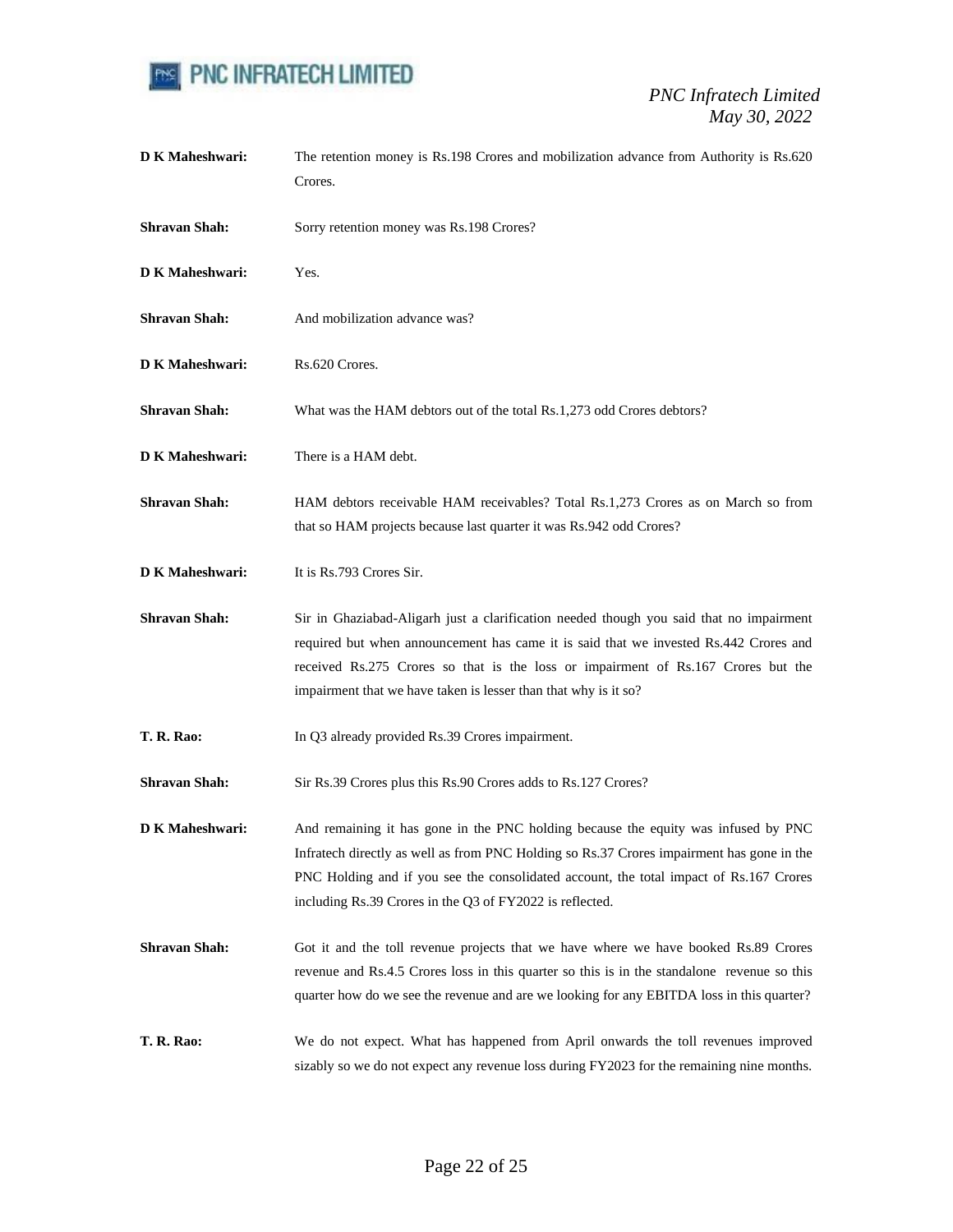

**Shravan Shah:** So at the EBITDA level if it comes as per your expect so what would be the EBITDA margin so revenue let us say whatever Rs.89 Crores was in Q1 so in this quarter Q1 FY2023 if it comes as per your expectation so what would be the EBITDA margin that we look at? **T. R. Rao:** We have not specifically worked out. We will come back to you separately on a one to one. **Shravan Shah:** Thank you. **Moderator:** Thank you. The next question is from the line of Uttam Srimal from Axis Securities. Please go ahead. **Uttam Srimal:** Good afternoon Sir. Thanks for taking my question. Sir you guided for capex of Rs.100 Crores to Rs.125 Crores in FY2023 so what is the capex guidance for FY2024? **D K Maheshwari:** Should be in the range of Rs.75 Crores to Rs.80 Crores not more than that. **Uttam Srimal:** Okay and Sir what is the current composition over our EPC and HAM projects currently in terms of percentage? **D K Maheshwari:** Around 65% in the Road projects and 35% in water Uttam Srimal: So what will be in terms of percentage Sir in HAM V/s EPC overall? **T. R. Rao:** It will be about 80: 20. **Uttam Srimal:** 80 is HAM and 20 is EPC? **Uttam Srimal:** Okay and Sir now coming to operating cash flow? Last year our operating cash flow has reduced substantially so do we think that we will be able to improve substantially in FY2023? **D K Maheshwari:** We do not think so much. Uttam Srimal: Because these have reduced to Rs.88 Crores? In FY2021 it was Rs.273 Crores? **D K Maheshwari:** In this case of debtors. In case if you take the disbursement from the HAM project it should be much higher especially we are not taking the disbursal from the HAM projects. **T. R. Rao:** Yes including the new projects. **Uttam Srimal:** That is all from my side and all the best to you? Thanks.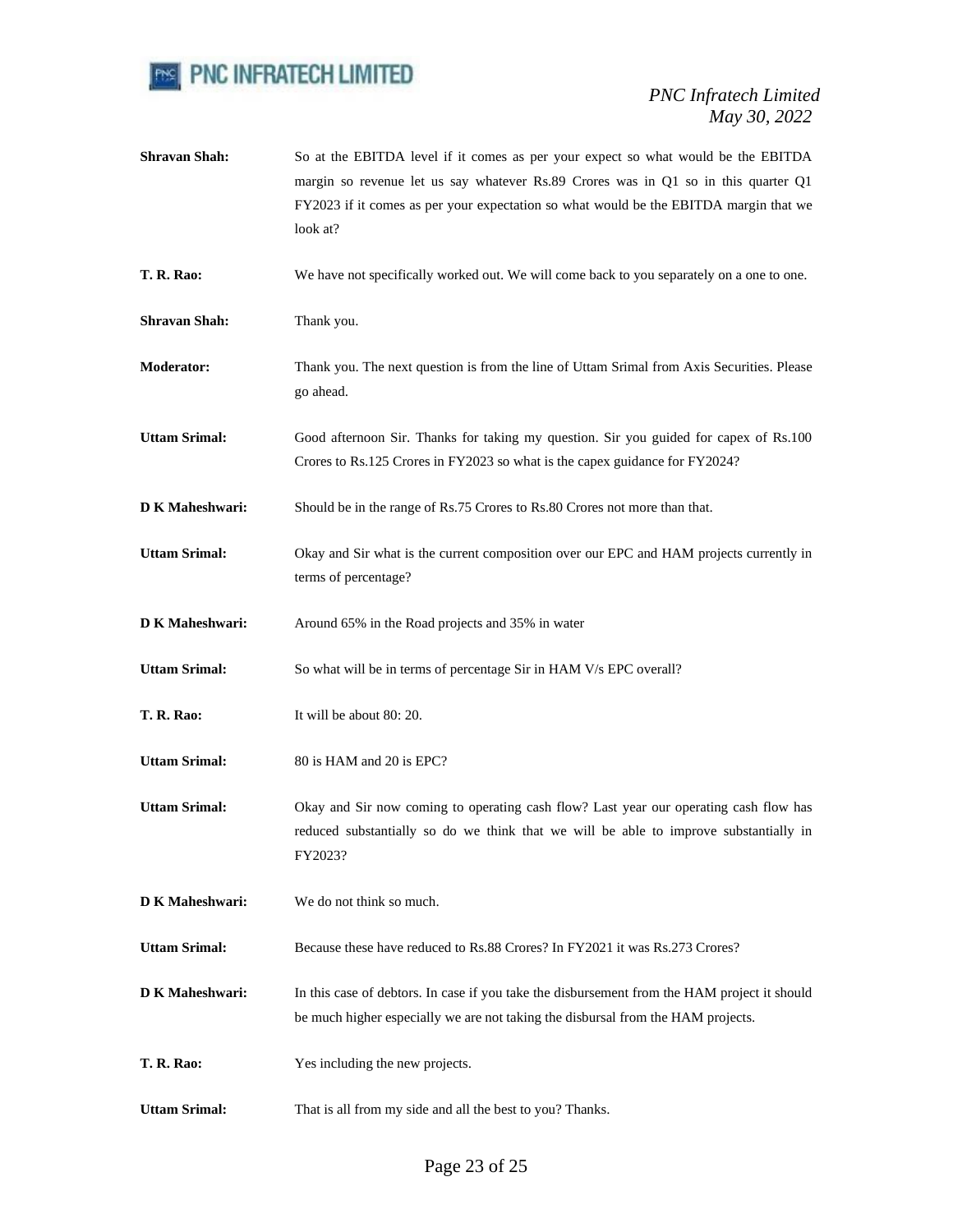

**Moderator:** Thank you. The next question is from the line of Prem from Anand Rathi. Please go ahead.

- **Prem:** Thank you for taking my question. Sir most of my questions are already answered so just a couple of questions so first was mostly clarifications only? Sir when I look at our consolidated financial for the quarter, the contracts revenue that you show in your segment numbers it is around Rs.1800 odd Crores and when I compare it with our standalone the difference is quite stark when I compare with let us say the earlier quarters? The difference on an average used to be around Rs.20 Crores to Rs.30 odd Crores between standalone and the contract revenues that you report in segment but in this quarter it is more than Rs.100 odd Crores so would you be able to explain and why would this difference be there in this quarter this large difference be there in this quarter and same way toll and annuity revenue that you report that you report in your segment has gone up from Rs.230 Crores last quarter to Rs.427 Crores in this quarter?
- **D K Maheshwari:** It is only because of the elimination in the consol accounts because certain maintenance we have booked and we have taken elimination in the consol.
- **Prem:** How about Sir toll annuity income from Rs.230 Crores to Rs.427 Crores almost Rs.200 Crores of change on a sequential basis?
- **D K Maheshwari:** We have received the annuity of the new HAM projects because around five projects we have received the COD and PCOD in this year.
- **Prem:** Sure just one more question so on this Ghaziabad-Aligarh the deal that we have done I think everything is already settled so the money that has come of Rs.275 Crores this is adjusted for any claims that have been received by the SPV or the claims would be over and above this? The Rs.150 odd Crores amount that you spoke about that we have been able to manage in terms of claims from NHAI? Has that money already come and the valuation is adjusted for the Rs.150 odd Crores or Rs.150 Crores is over and above this enterprise?
- **T. R. Rao:** The Rs.150 Crores compensation what received so that includes the entire settlement amount.
- **Prem:** Sure that is it from mine. Thanks a lot and all the very best for future.
- **Moderator:** Thank you. Ladies and gentlemen, that was the last question for today. I now hand the conference over to Mr. Jiten Rushi for closing comments.
- **Jiten Rushi:** Thanks Faizan. We thank the participants for joining the earnings call. Thanks a lot and over to you Sir for any closing remarks.